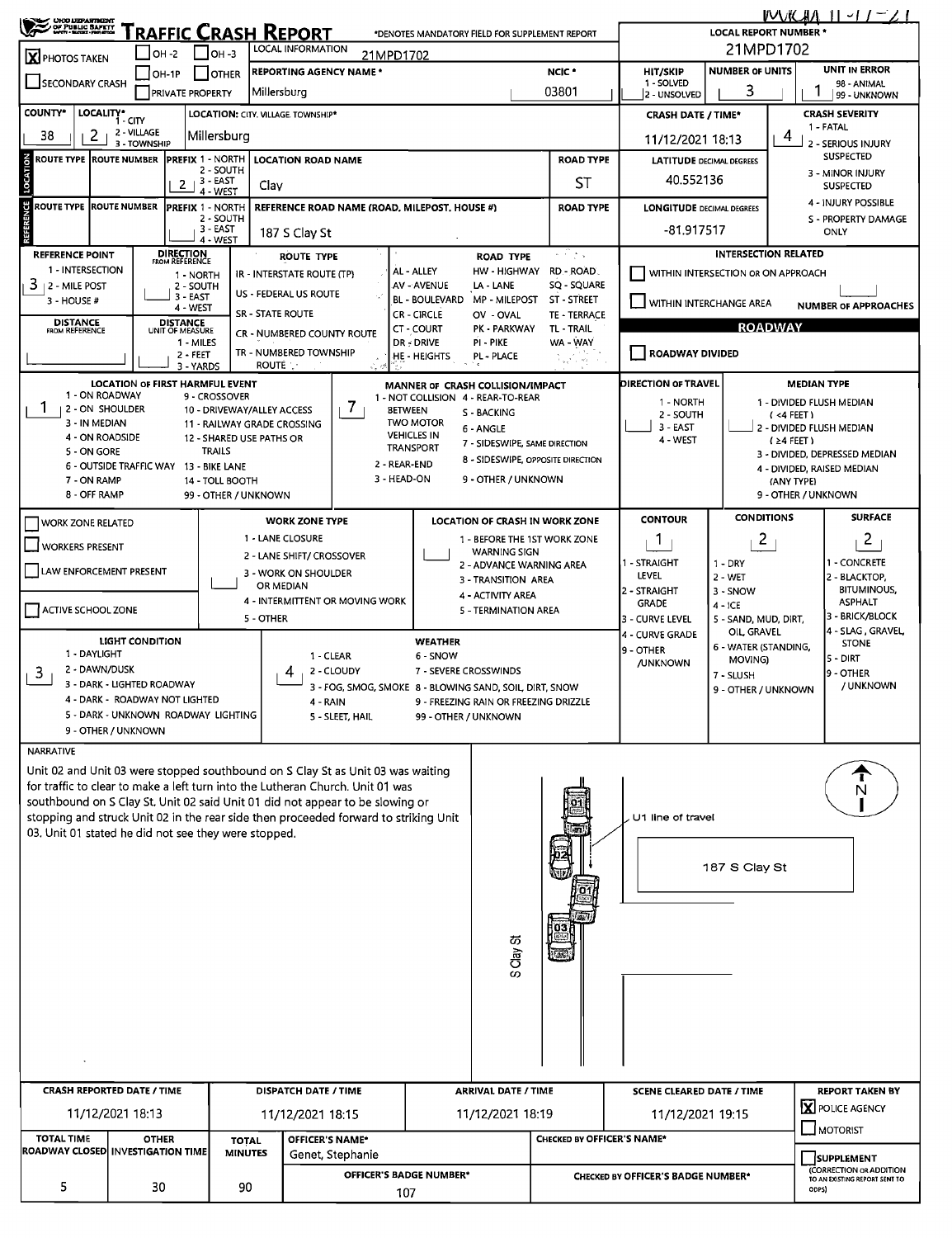|                                  | OHIO DEPARTMENT<br>OF PUBLIC BAPETY<br>NIT                                             |                                                           |                                                                                          |                      |                                                                     |                                                      |                                       | <b>LOCAL REPORT NUMBER</b>                                         |  |  |  |  |
|----------------------------------|----------------------------------------------------------------------------------------|-----------------------------------------------------------|------------------------------------------------------------------------------------------|----------------------|---------------------------------------------------------------------|------------------------------------------------------|---------------------------------------|--------------------------------------------------------------------|--|--|--|--|
|                                  |                                                                                        |                                                           |                                                                                          |                      |                                                                     |                                                      |                                       | 21MPD1702                                                          |  |  |  |  |
| UNIT#                            | OWNER NAME: LAST, FIRST, MIDDLE ( CI SAME AS DRIVER)                                   |                                                           |                                                                                          |                      |                                                                     | OWNER PHONE: INCLUDE AREA CODE (E) SAME AS DRIVERY   |                                       | DAMAGE<br>DAMAGE SCALE                                             |  |  |  |  |
|                                  | ALL OHIO BUILDINGS INC.<br>OWNER ADDRESS: STREET, CITY, STATE, ZIP ( E SAME AS DRIVER) |                                                           |                                                                                          |                      |                                                                     |                                                      | 1 - NONE                              | 3 - FUNCTIONAL DAMAGE                                              |  |  |  |  |
|                                  | 2870 CR 150, MILLERSBURG, OH, 44654                                                    |                                                           |                                                                                          |                      |                                                                     |                                                      | 4<br>2 - MINOR DAMAGE                 | 4 - DISABLING DAMAGE                                               |  |  |  |  |
|                                  | COMMERCIAL CARRIER: NAME, ADDRESS, CITY, STATE, ZIP                                    |                                                           |                                                                                          |                      |                                                                     | COMMERCIAL CARRIER PHONE: INCLUDE AREA CODE          |                                       | 9 UNKNOWN                                                          |  |  |  |  |
|                                  |                                                                                        |                                                           |                                                                                          |                      |                                                                     |                                                      |                                       | <b>DAMAGED AREA(S)</b><br>INDICATE ALL THAT APPLY                  |  |  |  |  |
|                                  | LP STATE LICENSE PLATE #                                                               |                                                           | <b>VEHICLE IDENTIFICATION #</b>                                                          |                      | <b>VEHICLE YEAR</b>                                                 | <b>VEHICLE MAKE</b>                                  |                                       |                                                                    |  |  |  |  |
| OН                               | ALLOHIO                                                                                |                                                           | 1GNDT13S632389464                                                                        |                      | 2003                                                                | <b>CHEVROLET</b>                                     |                                       |                                                                    |  |  |  |  |
| <b>X</b> INSURANCE               | <b>INSURANCE COMPANY</b><br>LIBERTY MUTUAL                                             |                                                           | <b>INSURANCE POLICY #</b><br>⊔1-288-011735-70                                            |                      | <b>COLOR</b><br><b>RED</b>                                          | <b>VEHICLE MODEL</b><br>TRAILBLAZER                  |                                       |                                                                    |  |  |  |  |
|                                  | <b>TYPE OF USE</b>                                                                     |                                                           | US DOT #                                                                                 |                      | TOWED BY: COMPANY NAME                                              |                                                      |                                       |                                                                    |  |  |  |  |
| COMMERCIAL                       | <b>GOVERNMENT</b>                                                                      | I IN EMERGENCY<br><b>RESPONSE</b>                         |                                                                                          |                      | <b>FINNEYS</b>                                                      |                                                      |                                       |                                                                    |  |  |  |  |
| <b>INTERLOCK</b>                 |                                                                                        | # OCCUPANTS                                               | <b>VEHICLE WEIGHT GVWR/GCWR</b><br>$1 - 510K$ LBS.                                       |                      | <b>HAZARDOUS MATERIAL</b><br><b>IMATERIAL</b><br>CLASS <sup>#</sup> | PLACARD ID#                                          |                                       |                                                                    |  |  |  |  |
| <b>DEVICE</b><br><b>EQUIPPED</b> | <b>HIT/SKIP UNIT</b>                                                                   |                                                           | 2 - 10,001 - 26K LBS.<br>$3 - 26K$ LBS.                                                  |                      | RELEASED<br>PLACARD                                                 |                                                      |                                       | 12<br>6                                                            |  |  |  |  |
|                                  | 1 - PASSENGER CAR<br>2 - PASSENGER VAN                                                 | 6 - VAN (9-15 SEATS)<br>7 - MOTORCYCLE 2-WHEELED          | 12 GOLF CART<br>13 - SNOWMOBILE                                                          |                      | 16 - LIMO (LIVERY VEHICLE)<br>19 - BUS (16+ PASSENGERS)             | 23 - PEDESTRIAN/SKATER<br>24 - WHEELCHAIR (ANY TYPE) |                                       | 12                                                                 |  |  |  |  |
| 3                                | (MINIVAN)                                                                              | <b>B - MOTORCYCLE 3 - WHEELED</b>                         | 14 - SINGLE UNIT                                                                         | 20 - OTHER VEHICLE   |                                                                     | 25 - OTHER NON-MOTORIST                              |                                       | 11<br>10                                                           |  |  |  |  |
|                                  | UNIT TYPE 3 - SPORT UTILITY<br>VEHICLE                                                 | 9 - AUTOCYCLE<br>10 - MOPED OR MOTORIZED                  | <b>TRUCK</b><br>15 - SEMI-TRACTOR                                                        | 21 - HEAVY EQUIPMENT |                                                                     | 26 - BICYCLE                                         |                                       |                                                                    |  |  |  |  |
|                                  | 4 - PICK UP                                                                            | <b>BICYCLE</b>                                            | 16 - FARM EQUIPMENT                                                                      |                      | 22 - ANIMAL WITH RIDER OR<br>ANIMAL-DRAWN VEHICLE                   | 27 - TRAIN<br>99 - UNKNOWN OR HIT/SKIP               |                                       |                                                                    |  |  |  |  |
|                                  | S - CARGO VAN<br>(ATV/UTV)                                                             | 11 - ALL TERRAIN VEHICLE                                  | 17 - MOTORHOME                                                                           |                      |                                                                     |                                                      |                                       |                                                                    |  |  |  |  |
|                                  | # OF TRAILING UNITS                                                                    |                                                           |                                                                                          |                      |                                                                     |                                                      |                                       | 12                                                                 |  |  |  |  |
|                                  | WAS VEHICLE OPERATING IN AUTONOMOUS<br>MODE WHEN CRASH OCCURRED?                       |                                                           | 0 - NO AUTOMATION                                                                        |                      | 3 - CONDITIONAL AUTOMATION 9 - UNKNOWN                              |                                                      |                                       | 12                                                                 |  |  |  |  |
| 2                                |                                                                                        |                                                           | 0<br>1 - DRIVER ASSISTANCE                                                               |                      | 4 - HIGH AUTOMATION                                                 |                                                      |                                       |                                                                    |  |  |  |  |
|                                  |                                                                                        | MODE LEVEL                                                | 1 - YES 2 - NO 9 - OTHER / UNKNOWN AUTONOMOUS 2 - PARTIAL AUTOMATION 5 - FULL AUTOMATION |                      |                                                                     |                                                      |                                       |                                                                    |  |  |  |  |
|                                  | 1 - NONE                                                                               | 6 - BUS - CHARTER/TOUR                                    | 11 - FIRE                                                                                | <b>16 - FARM</b>     |                                                                     | 21 - MAIL CARRIER                                    |                                       |                                                                    |  |  |  |  |
|                                  | $2 - TAXI$<br>3 - ELECTRONIC RIDE                                                      | 7 - BUS - INTERCITY<br>B - BUS - SHUTTLE                  | 12 - MILITARY<br>13 - POLICE                                                             |                      | 17 - MOWING<br>1B - SNOW REMOVAL                                    | 99 - OTHER / UNKNOWN                                 |                                       |                                                                    |  |  |  |  |
| <b>SPECIAL</b>                   | <b>SHARING</b><br><b>FUNCTION 4 - SCHOOL TRANSPORT</b>                                 | 9 - BUS - OTHER                                           | 14 - PUBLIC UTILITY                                                                      |                      | 19 - TOWING                                                         |                                                      |                                       |                                                                    |  |  |  |  |
|                                  | 5 - BUS - TRANSIT/COMMUTER                                                             | 10 - AMBULANCE                                            | 15 - CONSTRUCTION EQUIP.                                                                 |                      | 20 - SAFETY SERVICE<br><b>PATROL</b>                                |                                                      |                                       | 12<br>12                                                           |  |  |  |  |
|                                  | 1 - NO CARGO BODY TYPE                                                                 | 4 - LOGGING                                               | 7 - GRAIN/CHIPS/GRAVEL                                                                   | <b>11 - DUMP</b>     |                                                                     | 99 - OTHER / UNKNOWN                                 |                                       |                                                                    |  |  |  |  |
|                                  | / NOT APPLICABLE<br>$2 - BUS$                                                          | 5 - INTERMODAL                                            | <b>B - POLE</b>                                                                          |                      | 12 - CONCRETE MIXER                                                 |                                                      |                                       |                                                                    |  |  |  |  |
| <b>CARGO</b><br><b>BODY</b>      | 3 - VEHICLE TOWING                                                                     | <b>CONTAINER CHASSIS</b><br>6 - CARGOVAN                  | 9 - CARGO TANK<br>10 - FLAT BED                                                          |                      | 13 - AUTO TRANSPORTER<br>14 - GARBAGE/REFUSE                        |                                                      |                                       | 翡<br>9<br>9<br>-3                                                  |  |  |  |  |
| <b>TYPE</b>                      | ANOTHER MOTOR VEHICLE                                                                  | /ENCLOSED BOX                                             |                                                                                          |                      |                                                                     |                                                      |                                       | ⊙                                                                  |  |  |  |  |
|                                  | 1 - TURN SIGNALS<br>2 - HEAD LAMPS                                                     | 4 - BRAKES<br><b>S-STEERING</b>                           | 7 - WORN OR SLICK TIRES<br><b>8 - TRAILER EQUIPMENT</b>                                  |                      | 9 - MOTOR TROUBLE<br>10 - DISABLED FROM PRIOR                       | 99 - OTHER / UNKNOWN                                 |                                       |                                                                    |  |  |  |  |
| VEHICLE<br><b>DEFECTS</b>        | 3 - TAIL LAMPS                                                                         | 6 - TIRE BLOWOUT                                          | DEFECTIVE                                                                                |                      | <b>ACCIDENT</b>                                                     |                                                      |                                       |                                                                    |  |  |  |  |
|                                  |                                                                                        |                                                           |                                                                                          |                      |                                                                     |                                                      | $\Box$ - NO DAMAGE[0]                 | $\Box$ - UNDERCARRIAGE [ 14 ]                                      |  |  |  |  |
|                                  | 1 - INTERSECTION -<br><b>MARKED CROSSWALK</b>                                          | 4 - MIDBLOCK -<br>MAKKEU LROSSWALK                        | 7 - SHOULDER/ROADSIDE                                                                    |                      | 10 - DRIVEWAY ACCESS<br>11 - SHARED USE PATHS                       | 99 - OTHER / UNKNOWN                                 | $\Box$ - TOP { 13 }                   | $\Box$ - ALL AREAS [ 15 ]                                          |  |  |  |  |
| NON-<br>MOTORIST                 | 2 - INTERSECTION -<br><b>UNMARKED CROSSWALK</b>                                        | 5 - TRAVEL LANE -<br>OTHER LOCATION                       | 8 - SIDEWALK<br>9 - MEDIAN/CROSSING                                                      |                      | <b>OR TRAILS</b><br>12 - FIRST RESPONDER                            |                                                      |                                       | UNIT NOT AT SCENE [16]                                             |  |  |  |  |
| <b>LOCATION</b>                  | 3 - INTERSECTION - OTHER                                                               | 6 - BICYCLE LANE                                          | <b>ISLAND</b>                                                                            |                      | AT INCIDENT SCENE                                                   |                                                      |                                       |                                                                    |  |  |  |  |
|                                  | 1 - NON-CONTACT .                                                                      | 1 - STRAIGHT AHEAD<br>2 - BACKING                         | 9 - LEAVING TRAFFIC<br>LANE                                                              |                      | 15 - WALKING, RUNNING,<br>JOGGING, PLAYING                          | 21 - STANDING OUTSIDE<br>DISABLED VEHICLE            |                                       | <b>INITIAL POINT OF CONTACT</b>                                    |  |  |  |  |
| 3                                | 2 - NON-COLLISION                                                                      | 3 - CHANGING LANES                                        | 10 - PARKED                                                                              |                      | 16 WORKING                                                          | 99 - OTHER / UNKNOWN                                 | 0 - NO DAMAGE                         | 14 - UNDERCARRIAGE                                                 |  |  |  |  |
| <b>ACTION</b>                    | 3 - STRIKING                                                                           | 4 - OVERTAKING/PASSING<br>PRE-CRASH 5 - MAKING RIGHT TURN | 11 - SLOWING OR STOPPED<br>IN TRAFFIC                                                    |                      | 17 - PUSHING VEHICLE<br>1B - APPROACHING OR                         |                                                      | T<br><b>DIAGRAM</b>                   | 1-12 - REFER TO UNIT 15 - VEHICLE NOT AT SCENE                     |  |  |  |  |
|                                  | 4 - STRUCK<br>5 - BOTH STRIKING                                                        | <b>ACTIONS 6 - MAKING LEFT TURN</b>                       | 12 - DRIVERLESS                                                                          |                      | LEAVING VEHICLE                                                     |                                                      | $13 - TOP$                            | 99 - UNKNOWN                                                       |  |  |  |  |
|                                  | & STRUCK                                                                               | 7 - MAKING U-TURN<br><b>B-ENTERING TRAFFIC</b>            | 13 - NEGOTIATING A CURVE<br>14 - ENTERING OR CROSSING                                    |                      | 19 - STANDING<br>20 - OTHER NON-MOTORIST                            |                                                      |                                       |                                                                    |  |  |  |  |
|                                  | 9 - OTHER / UNKNOWN<br>1 - NONE                                                        | LANE                                                      | SPECIFIED LOCATION<br>8 - FOLLOWING TOO CLOSE 13 - IMPROPER START FROM                   |                      | 18 - OPERATING DEFECTIVE                                            | 23 - OPENING DOOR INTO                               |                                       | <b>TRAFFIC</b>                                                     |  |  |  |  |
|                                  | 2 - FAILURE TO YIELD                                                                   | /ACDA                                                     | A PARKED POSITION                                                                        |                      | <b>EQUIPMENT</b>                                                    | ROADWAY                                              | <b>TRAFFICWAY FLOW</b><br>1 - ONE-WAY | TRAFFIC CONTROL<br>1 - ROUNDABOUT 4 - STOP SIGN                    |  |  |  |  |
| 8                                | 3 - RAN RED LIGHT<br>4 - RAN STOP SIGN                                                 | 9 - IMPROPER LANE<br>CHANGE                               | 14 - STOPPED OR PARKED<br><b>ILLEGALLY</b>                                               |                      | 19 - LOAD SHIFTING<br>/FALUNG/SPILLING                              | 99 - OTHER IMPROPER<br><b>ACTION</b>                 | 2 - TWO-WAY                           | 2 - SIGNAL<br>5 - YIELD SIGN                                       |  |  |  |  |
|                                  | 5 - UNSAFE SPEED<br>CONTRIBUTING 6 - IMPROPER TURN                                     | 10 - IMPROPER PASSING                                     | 1S - SWERVING TO AVOID                                                                   |                      | 20 - IMPROPER CROSSING                                              |                                                      | 2                                     | ь<br>3 - FLASHER<br>6 - NO CONTROL                                 |  |  |  |  |
|                                  | CIRCUMSTANCES 7 - LEFT OF CENTER                                                       | 11 - DROVE OFF ROAD<br>12 - IMPROPER BACKING              | 16 - WRONG WAY<br>17 - VISION OBSTRUCTION                                                |                      | 21 - LYING IN ROADWAY<br>22 - NOT DISCERNIBLE                       |                                                      | # OF THROUGH LANES                    | <b>RAIL GRADE CROSSING</b>                                         |  |  |  |  |
| <b>SEQUENCE OF EVENTS</b>        |                                                                                        |                                                           |                                                                                          |                      |                                                                     |                                                      | ON ROAD                               | 1 - NOT INVLOVED<br>2 - INVOLVED-ACTIVE CROSSING                   |  |  |  |  |
|                                  |                                                                                        |                                                           |                                                                                          |                      |                                                                     |                                                      | 2                                     | 3 - INVOLVED-PASSIVE CROSSING                                      |  |  |  |  |
| -20                              | 1 - OVERTURN/ROLLOVER<br>2 - FIRE/EXPLOSION                                            | 7 - SEPARATION OF UNITS<br>8 - RAN OFF ROAD RIGHT         | 12 - DOWNHILL RUNAWAY<br>13 - OTHER NON-COLLISION 20 - MOTOR VEHICLE IN                  |                      | 19 - ANIMAL -OTHER                                                  | 23 - STRUCK BY FALLING,<br>SHIFTING CARGO OR         |                                       |                                                                    |  |  |  |  |
|                                  | 3 - IMMERSION<br>4 - JACKKNIFE                                                         | 9 - RAN OFF ROAD LEFT<br>10 - CROSS MEDIAN                | 14 - PEDESTRIAN<br>15 - PEDALCYCLE                                                       |                      | <b>TRANSPORT</b><br>21 - PARKED MOTOR                               | ANYTHING SET IN<br>MOTION BY A MOTOR                 |                                       | UNIT / NON-MOTORIST DIRECTION<br>1 - NORTH<br><b>S - NORTHEAST</b> |  |  |  |  |
| 2                                | 5 - CARGO / EQUIPMENT                                                                  | 11 - CROSS CENTERLINE -                                   | 16 - RAILWAY VEHICLE                                                                     |                      | <b>VEHICLE</b>                                                      | <b>VEHICLE</b><br>24 - OTHER MOVABLE                 |                                       | 2 - SOUTH<br>6 - NORTHWEST                                         |  |  |  |  |
|                                  | LOSS OR SHIFT<br>6 - EQUIPMENT FAILURE                                                 | OPPOSITE DIRECTION<br>OF TRAVEL                           | 17 - ANIMAL - FARM<br>18 - ANIMAL - DEER                                                 |                      | 22 - WORK ZONE<br><b>MAINTENANCE</b>                                | OBJECT                                               |                                       | 3 - EAST<br>7 - SOUTHEAST<br>$\epsilon$                            |  |  |  |  |
| 3                                |                                                                                        |                                                           | <b>EXECUTE: COLLISION WITH FIXED OBJECT - STRUCK</b>                                     |                      | <b>EQUIPMENT</b>                                                    | contract and companies are a commental               | <b>FROM</b><br>TO !                   | 4 - WEST<br>8 - SOUTHWEST<br>9 - OTHER / UNKNOWN                   |  |  |  |  |
|                                  | 25 - IMPACT ATTENUATOR 31 - GUARDRAIL END                                              |                                                           | 38 - OVERHEAD SIGN POST                                                                  |                      | 4S - EMBANKMENT                                                     | 52 - BUILDING                                        |                                       |                                                                    |  |  |  |  |
|                                  | / CRASH CUSHION<br>26 - BRIDGE OVERHEAD                                                | 32 - PORTABLE BARRIER<br>33 - MEDIAN CABLE BARRIER        | 39 - LIGHT / LUMINARIES<br><b>SUPPORT</b>                                                | 46 - FENCE           | 47 MAILBOX                                                          | S3 - TUNNEL<br>54 - OTHER FIXED                      | UNIT SPEED                            | DETECTED SPEED                                                     |  |  |  |  |
| 5                                | <b>STRUCTURE</b><br>27 - BRIDGE PIER OR                                                | 34 - MEDIAN GUARDRAIL<br><b>BARRIER</b>                   | 40 - UTILITY POLE<br>41 - OTHER POST, POLE                                               | 48 - TREE            | 49 - FIRE HYDRANT                                                   | OBJECT<br>99 - OTHER / UNKNOWN                       | 10                                    | 1 - STATED / ESTIMATED SPEED                                       |  |  |  |  |
|                                  | ABUTMENT<br>2B - BRIDGE PARAPET                                                        | 35 - MEDIAN CONCRETE<br><b>BARRIER</b>                    | OR SUPPORT<br>42 - CULVERT                                                               |                      | 50 - WORK ZONE<br>MAINTENANCE                                       |                                                      |                                       |                                                                    |  |  |  |  |
| 6                                | 29 - BRIDGE RAIL<br>30 - GUARDRAIL FACE                                                | 37 - TRAFFIC SIGN POST                                    | 36 - MEDIAN OTHER BARRIER 43 - CURS                                                      |                      | <b>EQUIPMENT</b>                                                    |                                                      | <b>POSTED SPEED</b>                   | T.<br>  2 - CALCULATED / EDR                                       |  |  |  |  |
|                                  |                                                                                        |                                                           | 44 - DITCH                                                                               | S1 - WALL            |                                                                     |                                                      | 25                                    | 3 - UNDETERMINED                                                   |  |  |  |  |
|                                  | FIRST HARMFUL EVENT                                                                    |                                                           | <b>MOST HARMFUL EVENT</b>                                                                |                      |                                                                     |                                                      |                                       |                                                                    |  |  |  |  |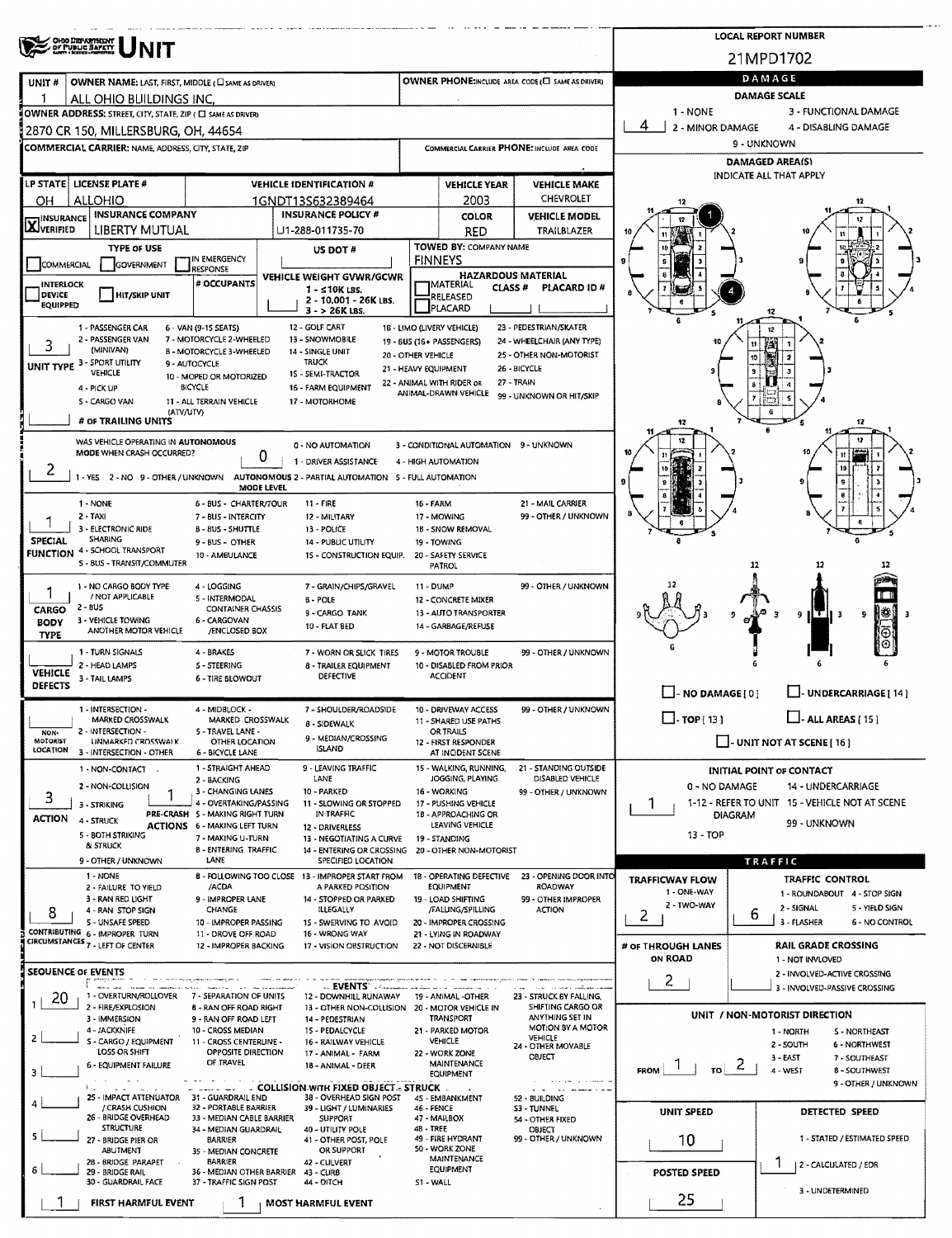| 21MPD1702<br>DAMAGE<br>OWNER PHONE:INCLUDE AREA CODE (E) SAME AS DRIVER)<br><b>OWNER NAME: LAST, FIRST, MIDDLE (CI SAME AS DRIVER)</b><br>DAMAGE SCALE<br>330-473-0455<br>ROBINSON, MIRANDA, PAIGE<br>$\sim$ 0.00 $\mu$<br>3 - FÚNCTIONAL DAMAGE<br>1 - NONE T<br>OWNER ADDRESS: STREET, CITY, STATE, ZIP ( C SAME AS ORIVER)<br>2<br>- 1<br>2 - MINOR DAMAGE<br>4 - DISABLING DAMAGE<br>176 S MARKET ST, SHREVE, OH, 44676<br>9 - UNKNOWN<br>COMMERCIAL CARRIER: NAME, ADDRESS, CITY, STATE, ZIP<br>COMMERCIAL CARRIER PHONE: INCLUDE AREA CODE<br>DAMAGED AREA(S)<br>INDICATE ALL THAT APPLY<br>LP STATE LICENSE PLATE #<br><b>VEHICLE IDENTIFICATION #</b><br><b>VEHICLE YEAR</b><br><b>VEHICLE MAKE</b><br><b>FORD</b><br>JCN1475<br>2012<br>3FAHP0JA9CR374249<br>OH<br><b>INSURANCE COMPANY</b><br><b>INSURANCE POLICY #</b><br><b>VEHICLE MODEL</b><br>COLOR<br><b>GEICO</b><br>4602979579<br><b>FUSION</b><br><b>BLK</b><br><b>TOWED BY: COMPANY NAME</b><br><b>TYPE OF USE</b><br>US DOT#<br>IN EMERGENCY<br>GOVERNMENT<br><b>RESPONSE</b><br><b>HAZARDOUS MATERIAL</b><br><b>VEHICLE WEIGHT GVWR/GCWR</b><br># OCCUPANTS<br><b>IMATERIAL</b><br>CLASS <sup>#</sup><br>PLACARD ID#<br>$1 - 10K$ LBS.<br>8<br>DEVICE<br><b>HIT/SKIP UNIT</b><br>RELEASED<br>2 - 10.001 - 26K LBS.<br>PLACARD<br>$3 - 26K$ LBS.<br>12 - GOLF CART<br>23 - PEDESTRIAN/SKATER<br>1 - PASSENGER CAR<br>6 - VAN (9-15 SEATS)<br>18 - LIMO (LIVERY VEHICLE)<br>2 - PASSENGER VAN<br>7 - MOTORCYCLE 2-WHEELED<br>13 - SNOWMOBILE<br>24 - WHEELCHAIR (ANY TYPE)<br>19 - BUS (16+ PASSENGERS)<br>(MINIVAN)<br>8 - MOTORCYCLE 3-WHEELED<br>14 - SINGLE UNIT<br>25 - OTHER NON-MOTORIST<br>20 - OTHER VEHICLE<br>19<br><b>TRUCK</b><br>9 - AUTOCYCLE<br>26 - BICYCLE<br>21 - HEAVY EQUIPMENT<br>VEHICLE<br>1S - SEMI-TRACTOR<br>10 - MOPED OR MOTORIZED<br>22 - ANIMAL WITH RIDER OR<br>27 - TRAIN<br>BICYCLE<br>16 - FARM EQUIPMENT<br>4 - PICK UP<br>ANIMAL-DRAWN VEHICLE<br>99 - UNKNOWN OR HIT/SKIP<br>5 - CARGO VAN<br>11 - ALL TERRAIN VEHICLE<br>17 - MOTORHOME<br>(ATV/UTV)<br># OF TRAILING UNITS<br>12<br>WAS VEHICLE OPERATING IN AUTONOMOUS<br>3 - CONDITIONAL AUTOMATION 9 - UNKNOWN<br>0 - NO AUTOMATION<br>MODE WHEN CRASH OCCURRED?<br>0<br>1 - DRIVER ASSISTANCE<br>4 - HIGH AUTOMATION<br>۷<br>1 - YES 2 - NO 9 - OTHER / UNKNOWN<br>AUTONOMOUS 2 - PARTIAL AUTOMATION 5 - FULL AUTOMATION<br>MODE LEVEL<br>$11 - FIRE$<br>21 - MAIL CARRIER<br>1 - NONE<br>6 - BUS - CHARTER/TOUR<br>16 - FARM<br>99 - OTHER / UNKNOWN<br>$2 - TAX$<br>7 - BUS - INTERCITY<br>17 - MOWING<br>12 - MILITARY<br>3 - ELECTRONIC RIDE<br>1B - SNOW REMOVAL<br>8 - BUS - SHUTTLE<br>13 - POLICE<br><b>SHARING</b><br><b>SPECIAL</b><br>9 - BUS - OTHER<br>19 - TOWING<br><b>14 - PUBLIC UTILITY</b><br>10 - AMBULANCE<br>15 - CONSTRUCTION EQUIP.<br>20 - SAFETY SERVICE<br>5 - BUS - TRANSIT/COMMUTER<br>PATROL<br>12<br>12<br>12<br>99 - OTHER / UNKNOWN<br>1 - NO CARGO BODY TYPE<br>4 - LOGGING<br>7 - GRAIN/CHIPS/GRAVEL<br>11 - DUMP<br>1<br>/ NOT APPLICABLE<br>S - INTERMODAL<br><b>B-POLE</b><br>12 - CONCRETE MIXER<br>2 - BUS<br><b>CONTAINER CHASSIS</b><br>罧<br>13 - AUTO TRANSPORTER<br>9 - CARGO TANK<br>a<br>9<br>3<br>- 3<br>.<br>3 - VEHICLE TOWING<br>6 - CARGOVAN<br>10 - FLAT BED<br>14 - GARBAGE/REFUSE<br>ANOTHER MOTOR VEHICLE<br>/ENCLOSED BOX<br>Θ<br><b>TYPE</b><br>1 - TURN SIGNALS<br>4 - BRAKES<br>99 - OTHER / UNKNOWN<br>7 - WORN OR SLICK TIRES<br>9 - MOTOR TROUBLE<br>2 - HEAD LAMPS<br>5 - STEERING<br>10 - DISABLED FROM PRIOR<br>8 - TRAILER EQUIPMENT<br><b>ACCIDENT</b><br><b>DEFECTIVE</b><br>3 - TAIL LAMPS<br>6 - TIRE BLOWOUT<br>$\Box$ - NO DAMAGE $[0]$<br>L-UNDERCARRIAGE [14]<br>99 - OTHER / UNKNOWN<br>1 - INTERSECTION -<br>4 - MIDBLOCK -<br>7 - SHOULDER/ROADSIDE<br>10 - DRIVEWAY ACCESS<br>$\Box$ - ALL AREAS [ 15 ]<br>$\Box$ - TOP[13]<br>MARKED CROSSWALK<br>MARKED CROSSWALK<br>11 - SHARED USE PATHS<br>8 - SIDEWALK<br>2 - INTERSECTION -<br>S - TRAVEL LANE -<br>OR TRAILS<br>NON-<br>9 - MEDIAN/CROSSING<br>$\Box$ - UNIT NOT AT SCENE [ 16 ]<br>UNMARKED CROSSWALK<br>OTHER LOCATION<br>12 - FIRST RESPONDER<br><b>ISLAND</b><br>3 - INTERSECTION - OTHER<br><b>6 - BICYCLE LANE</b><br>AT INCIDENT SCENE<br>1 - STRAIGHT AHEAD<br>9 - LEAVING TRAFFIC<br>15 - WALKING, RUNNING,<br>21 - STANDING OUTSIDE<br>1 - NON-CONTACT<br><b>INITIAL POINT OF CONTACT</b><br>DISABLED VEHICLE<br>LANE<br>JOGGING, PLAYING<br>2 - BACKING<br>2 - NON-COLLISION<br>0 - NO DAMAGE<br>14 - UNDERCARRIAGE<br>3 - CHANGING LANES<br>10 - PARKED<br>16 - WORKING<br>99 - OTHER / UNKNOWN<br>11<br>4<br>1-12 - REFER TO UNIT 15 - VEHICLE NOT AT SCENE<br>4 - OVERTAKING/PASSING<br>$\prime$<br>11 - SLOWING OR STOPPED<br>17 - PUSHING VEHICLE<br>3 - STRIKING<br>PRE-CRASH S - MAKING RIGHT TURN<br>IN TRAFFIC<br>18 - APPROACHING OR<br>DIAGRAM<br>4 - STRUCK<br>99 - UNKNOWN<br>LEAVING VEHICLE<br>ACTIONS 6 - MAKING LEFT TURN<br>12 - DRIVERLESS<br>13 - TOP<br>5 - BOTH STRIKING<br>7 - MAKING U-TURN<br>13 - NEGOTIATING A CURVE<br>19 - STANDING<br>& STRUCK<br><b>B - ENTERING TRAFFIC</b><br>14 - ENTERING OR CROSSING 20 - OTHER NON-MOTORIST<br>LANE<br>SPECIFIED LOCATION<br>TRAFFIC<br>9 - OTHER / UNKNOWN<br>1 - NONE<br>23 - OPENING DOOR INTO<br>B - FOLLOWING TOO CLOSE 13 - IMPROPER START FROM<br><b>1B - OPERATING DEFECTIVE</b><br><b>TRAFFICWAY FLOW</b><br>TRAFFIC CONTROL<br>ROADWAY<br>/ACDA<br>A PARKED POSITION<br>EQUIPMENT<br>2 - FAILURE TO YIELD<br>1 - ONE-WAY<br>1 - ROUNDABOUT 4 - STOP SIGN<br>9 - IMPROPER LANE<br>99 - OTHER IMPROPER<br>3 - RAN RED LIGHT<br>14 - STOPPED OR PARKED<br>19 - LOAD SHIFTING<br>2 - TWO-WAY<br>2 - SIGNAL<br>S - YIELD SIGN<br>CHANGE<br><b>ILLEGALLY</b><br>/FALLING/SPILLING<br><b>ACTION</b><br>4 - RAN STOP SIGN<br>2<br>ь<br>3 - FLASHER<br>6 - NO CONTROL<br>5 - UNSAFE SPEED<br>10 - IMPROPER PASSING<br>15 - SWERVING TO AVOID<br>20 - IMPROPER CROSSING<br>11 - DROVE OFF ROAD<br>16 - WRONG WAY<br>21 - LYING IN ROADWAY<br>CIRCUMSTANCES 7 - LEFT OF CENTER<br>22 - NOT DISCERNIBLE<br><b>RAIL GRADE CROSSING</b><br>12 - IMPROPER BACKING<br># OF THROUGH LANES<br>17 - VISION OBSTRUCTION<br>ON ROAD<br>1 - NOT INVLOVED<br>2 - INVOLVED-ACTIVE CROSSING<br>2<br><b>EVENTS</b><br>المستنسب المسافر<br>3 - INVOLVED-PASSIVE CROSSING<br>الأمسط سير<br>1 - OVERTURN/ROLLOVER<br>7 - SEPARATION OF UNITS<br>20<br>12 - DOWNHILL RUNAWAY<br>19 - ANIMAL -OTHER<br>23 - STRUCK BY FALLING,<br>2 - FIRE/EXPLOSION<br>SHIFTING CARGO OR<br>8 - RAN OFF ROAD RIGHT<br>13 - OTHER NON-COLLISION 20 - MOTOR VEHICLE IN<br>UNIT / NON-MOTORIST DIRECTION<br>ANYTHING SET IN<br><b>TRANSPORT</b><br>3 - IMMERSION<br>9 - RAN OFF ROAD LEFT<br>14 - PEDESTRIAN<br>MOTION BY A MOTOR<br>4 - JACKKNIFE<br>10 - CROSS MEDIAN<br>15 - PEDALCYCLE<br>21 - PARKED MOTOR<br>1 - NORTH<br>5 - NORTHEAST<br>VEHICLE<br>VEHICLE<br>5 - CARGO / EQUIPMENT<br>11 - CROSS CENTERLINE -<br>16 - RAILWAY VEHICLE<br>2 - SOUTH<br>6 - NORTHWEST<br>24 - OTHER MOVABLE<br>LOSS OR SHIFT<br>OPPOSITE DIRECTION<br>22 - WORK ZONE<br>17 - ANIMAL - FARM<br>OBJECT<br>3 - EAST<br>7 - SOUTHEAST<br>OF TRAVEL<br>MAINTENANCE<br>6 - EQUIPMENT FAILURE<br>18 - ANIMAL - DEER<br>$\epsilon$<br><b>FROM</b><br>TO<br>4 - WEST<br>8 - SOUTHWEST<br>EQUIPMENT<br>9 - OTHER / UNKNOWN<br><b>COLLISION WITH FIXED OBJECT - STRUCK</b><br>25 - IMPACT ATTENUATOR<br>31 - GUARDRAIL END<br>38 - OVERHEAD SIGN POST<br>45 - EMBANKMENT<br>52 - BUILDING<br>/ CRASH CUSHION<br>32 - PORTABLE BARRIER<br>46 - FENCE<br>39 - LIGHT / LUMINARIES<br>S3 - TUNNEL<br>UNIT SPEED<br>DETECTED SPEED<br>26 - BRIDGE OVERHEAD<br>33 - MEDIAN CABLE BARRIER<br>47 - MAILBOX<br><b>SUPPORT</b><br>54 - OTHER FIXED<br><b>STRUCTURE</b><br>4B-TREE<br>34 - MEDIAN GUARDRAIL<br>40 - UTILITY POLE<br>OBJECT<br>99 - OTHER / UNKNOWN<br>1 - STATED / ESTIMATED SPEED<br>49 - FIRE HYDRANT<br>0<br>27 - BRIDGE PIER OR<br><b>BARRIER</b><br>41 - OTHER POST, POLE<br>50 - WORK ZONE<br>OR SUPPORT<br>ABUTMENT<br>3S - MEDIAN CONCRETE<br><b>MAINTENANCE</b><br><b>BARRIER</b><br>28 - BRIDGE PARAPET<br>42 - CULVERT<br>2 - CALCULATED / EDR<br><b>EQUIPMENT</b><br>29 - BRIDGE RAIL<br>36 - MEDIAN OTHER BARRIER 43 - CURB<br>POSTED SPEED<br>30 - GUARDRAIL FACE<br>37 - TRAFFIC SIGN POST<br>44 - DITCH<br>51 - WALL<br>3 - UNDETERMINED<br>25<br>FIRST HARMFUL EVENT<br>MOST HARMFUL EVENT | <b>CHO DEPARTMENT</b><br>OF PUBLIC BAFETY |  |  |  | <b>LOCAL REPORT NUMBER</b> |
|----------------------------------------------------------------------------------------------------------------------------------------------------------------------------------------------------------------------------------------------------------------------------------------------------------------------------------------------------------------------------------------------------------------------------------------------------------------------------------------------------------------------------------------------------------------------------------------------------------------------------------------------------------------------------------------------------------------------------------------------------------------------------------------------------------------------------------------------------------------------------------------------------------------------------------------------------------------------------------------------------------------------------------------------------------------------------------------------------------------------------------------------------------------------------------------------------------------------------------------------------------------------------------------------------------------------------------------------------------------------------------------------------------------------------------------------------------------------------------------------------------------------------------------------------------------------------------------------------------------------------------------------------------------------------------------------------------------------------------------------------------------------------------------------------------------------------------------------------------------------------------------------------------------------------------------------------------------------------------------------------------------------------------------------------------------------------------------------------------------------------------------------------------------------------------------------------------------------------------------------------------------------------------------------------------------------------------------------------------------------------------------------------------------------------------------------------------------------------------------------------------------------------------------------------------------------------------------------------------------------------------------------------------------------------------------------------------------------------------------------------------------------------------------------------------------------------------------------------------------------------------------------------------------------------------------------------------------------------------------------------------------------------------------------------------------------------------------------------------------------------------------------------------------------------------------------------------------------------------------------------------------------------------------------------------------------------------------------------------------------------------------------------------------------------------------------------------------------------------------------------------------------------------------------------------------------------------------------------------------------------------------------------------------------------------------------------------------------------------------------------------------------------------------------------------------------------------------------------------------------------------------------------------------------------------------------------------------------------------------------------------------------------------------------------------------------------------------------------------------------------------------------------------------------------------------------------------------------------------------------------------------------------------------------------------------------------------------------------------------------------------------------------------------------------------------------------------------------------------------------------------------------------------------------------------------------------------------------------------------------------------------------------------------------------------------------------------------------------------------------------------------------------------------------------------------------------------------------------------------------------------------------------------------------------------------------------------------------------------------------------------------------------------------------------------------------------------------------------------------------------------------------------------------------------------------------------------------------------------------------------------------------------------------------------------------------------------------------------------------------------------------------------------------------------------------------------------------------------------------------------------------------------------------------------------------------------------------------------------------------------------------------------------------------------------------------------------------------------------------------------------------------------------------------------------------------------------------------------------------------------------------------------------------------------------------------------------------------------------------------------------------------------------------------------------------------------------------------------------------------------------------------------------------------------------------------------------------------------------------------------------------------------------------------------------------------------------------------------------------------------------------------------------------------------------------------------------------------------------------------------------------------------------------------------------------------------------------------------------------------------------------------------------------------------------------------------------------------------------------------------------------------------------------------------------------------------------------------------------------------------------------------------------------------------------------------------------------------------------------------------------------------------------------------------------------------------------------------------------------------------------------------------------------------------------------------------------------------------------------------------------------------------------------------------------------------------------------------------------------------------------------------------------------------------------------------------------------------------------------------------------------------------------------------------------------------------------------------------------------------------------------------------------------------------------------------------------------------------------------------------------------------------------------------------------------------------------------------------------------------------------------------------------------------------------------------------------------------------------------------------------------------------------------------------------------------------------------------------------------------------------------------------------------------------------------------------------------------------------------------------------------------------------------------------------------------------------------------------------------------------------------------------------------------------------------------|-------------------------------------------|--|--|--|----------------------------|
|                                                                                                                                                                                                                                                                                                                                                                                                                                                                                                                                                                                                                                                                                                                                                                                                                                                                                                                                                                                                                                                                                                                                                                                                                                                                                                                                                                                                                                                                                                                                                                                                                                                                                                                                                                                                                                                                                                                                                                                                                                                                                                                                                                                                                                                                                                                                                                                                                                                                                                                                                                                                                                                                                                                                                                                                                                                                                                                                                                                                                                                                                                                                                                                                                                                                                                                                                                                                                                                                                                                                                                                                                                                                                                                                                                                                                                                                                                                                                                                                                                                                                                                                                                                                                                                                                                                                                                                                                                                                                                                                                                                                                                                                                                                                                                                                                                                                                                                                                                                                                                                                                                                                                                                                                                                                                                                                                                                                                                                                                                                                                                                                                                                                                                                                                                                                                                                                                                                                                                                                                                                                                                                                                                                                                                                                                                                                                                                                                                                                                                                                                                                                                                                                                                                                                                                                                                                                                                                                                                                                                                                                                                                                                                                                                                                                                                                                                                                                                                                                                                                                                                                                                                                                                                                                                                                                                                                                                                                                                                                                                                                                                                                                                                                                                                                                                                                                                                                                                                              |                                           |  |  |  |                            |
|                                                                                                                                                                                                                                                                                                                                                                                                                                                                                                                                                                                                                                                                                                                                                                                                                                                                                                                                                                                                                                                                                                                                                                                                                                                                                                                                                                                                                                                                                                                                                                                                                                                                                                                                                                                                                                                                                                                                                                                                                                                                                                                                                                                                                                                                                                                                                                                                                                                                                                                                                                                                                                                                                                                                                                                                                                                                                                                                                                                                                                                                                                                                                                                                                                                                                                                                                                                                                                                                                                                                                                                                                                                                                                                                                                                                                                                                                                                                                                                                                                                                                                                                                                                                                                                                                                                                                                                                                                                                                                                                                                                                                                                                                                                                                                                                                                                                                                                                                                                                                                                                                                                                                                                                                                                                                                                                                                                                                                                                                                                                                                                                                                                                                                                                                                                                                                                                                                                                                                                                                                                                                                                                                                                                                                                                                                                                                                                                                                                                                                                                                                                                                                                                                                                                                                                                                                                                                                                                                                                                                                                                                                                                                                                                                                                                                                                                                                                                                                                                                                                                                                                                                                                                                                                                                                                                                                                                                                                                                                                                                                                                                                                                                                                                                                                                                                                                                                                                                                              | UNIT <sub>#</sub>                         |  |  |  |                            |
|                                                                                                                                                                                                                                                                                                                                                                                                                                                                                                                                                                                                                                                                                                                                                                                                                                                                                                                                                                                                                                                                                                                                                                                                                                                                                                                                                                                                                                                                                                                                                                                                                                                                                                                                                                                                                                                                                                                                                                                                                                                                                                                                                                                                                                                                                                                                                                                                                                                                                                                                                                                                                                                                                                                                                                                                                                                                                                                                                                                                                                                                                                                                                                                                                                                                                                                                                                                                                                                                                                                                                                                                                                                                                                                                                                                                                                                                                                                                                                                                                                                                                                                                                                                                                                                                                                                                                                                                                                                                                                                                                                                                                                                                                                                                                                                                                                                                                                                                                                                                                                                                                                                                                                                                                                                                                                                                                                                                                                                                                                                                                                                                                                                                                                                                                                                                                                                                                                                                                                                                                                                                                                                                                                                                                                                                                                                                                                                                                                                                                                                                                                                                                                                                                                                                                                                                                                                                                                                                                                                                                                                                                                                                                                                                                                                                                                                                                                                                                                                                                                                                                                                                                                                                                                                                                                                                                                                                                                                                                                                                                                                                                                                                                                                                                                                                                                                                                                                                                                              | 2                                         |  |  |  |                            |
|                                                                                                                                                                                                                                                                                                                                                                                                                                                                                                                                                                                                                                                                                                                                                                                                                                                                                                                                                                                                                                                                                                                                                                                                                                                                                                                                                                                                                                                                                                                                                                                                                                                                                                                                                                                                                                                                                                                                                                                                                                                                                                                                                                                                                                                                                                                                                                                                                                                                                                                                                                                                                                                                                                                                                                                                                                                                                                                                                                                                                                                                                                                                                                                                                                                                                                                                                                                                                                                                                                                                                                                                                                                                                                                                                                                                                                                                                                                                                                                                                                                                                                                                                                                                                                                                                                                                                                                                                                                                                                                                                                                                                                                                                                                                                                                                                                                                                                                                                                                                                                                                                                                                                                                                                                                                                                                                                                                                                                                                                                                                                                                                                                                                                                                                                                                                                                                                                                                                                                                                                                                                                                                                                                                                                                                                                                                                                                                                                                                                                                                                                                                                                                                                                                                                                                                                                                                                                                                                                                                                                                                                                                                                                                                                                                                                                                                                                                                                                                                                                                                                                                                                                                                                                                                                                                                                                                                                                                                                                                                                                                                                                                                                                                                                                                                                                                                                                                                                                                              |                                           |  |  |  |                            |
|                                                                                                                                                                                                                                                                                                                                                                                                                                                                                                                                                                                                                                                                                                                                                                                                                                                                                                                                                                                                                                                                                                                                                                                                                                                                                                                                                                                                                                                                                                                                                                                                                                                                                                                                                                                                                                                                                                                                                                                                                                                                                                                                                                                                                                                                                                                                                                                                                                                                                                                                                                                                                                                                                                                                                                                                                                                                                                                                                                                                                                                                                                                                                                                                                                                                                                                                                                                                                                                                                                                                                                                                                                                                                                                                                                                                                                                                                                                                                                                                                                                                                                                                                                                                                                                                                                                                                                                                                                                                                                                                                                                                                                                                                                                                                                                                                                                                                                                                                                                                                                                                                                                                                                                                                                                                                                                                                                                                                                                                                                                                                                                                                                                                                                                                                                                                                                                                                                                                                                                                                                                                                                                                                                                                                                                                                                                                                                                                                                                                                                                                                                                                                                                                                                                                                                                                                                                                                                                                                                                                                                                                                                                                                                                                                                                                                                                                                                                                                                                                                                                                                                                                                                                                                                                                                                                                                                                                                                                                                                                                                                                                                                                                                                                                                                                                                                                                                                                                                                              |                                           |  |  |  |                            |
|                                                                                                                                                                                                                                                                                                                                                                                                                                                                                                                                                                                                                                                                                                                                                                                                                                                                                                                                                                                                                                                                                                                                                                                                                                                                                                                                                                                                                                                                                                                                                                                                                                                                                                                                                                                                                                                                                                                                                                                                                                                                                                                                                                                                                                                                                                                                                                                                                                                                                                                                                                                                                                                                                                                                                                                                                                                                                                                                                                                                                                                                                                                                                                                                                                                                                                                                                                                                                                                                                                                                                                                                                                                                                                                                                                                                                                                                                                                                                                                                                                                                                                                                                                                                                                                                                                                                                                                                                                                                                                                                                                                                                                                                                                                                                                                                                                                                                                                                                                                                                                                                                                                                                                                                                                                                                                                                                                                                                                                                                                                                                                                                                                                                                                                                                                                                                                                                                                                                                                                                                                                                                                                                                                                                                                                                                                                                                                                                                                                                                                                                                                                                                                                                                                                                                                                                                                                                                                                                                                                                                                                                                                                                                                                                                                                                                                                                                                                                                                                                                                                                                                                                                                                                                                                                                                                                                                                                                                                                                                                                                                                                                                                                                                                                                                                                                                                                                                                                                                              |                                           |  |  |  |                            |
|                                                                                                                                                                                                                                                                                                                                                                                                                                                                                                                                                                                                                                                                                                                                                                                                                                                                                                                                                                                                                                                                                                                                                                                                                                                                                                                                                                                                                                                                                                                                                                                                                                                                                                                                                                                                                                                                                                                                                                                                                                                                                                                                                                                                                                                                                                                                                                                                                                                                                                                                                                                                                                                                                                                                                                                                                                                                                                                                                                                                                                                                                                                                                                                                                                                                                                                                                                                                                                                                                                                                                                                                                                                                                                                                                                                                                                                                                                                                                                                                                                                                                                                                                                                                                                                                                                                                                                                                                                                                                                                                                                                                                                                                                                                                                                                                                                                                                                                                                                                                                                                                                                                                                                                                                                                                                                                                                                                                                                                                                                                                                                                                                                                                                                                                                                                                                                                                                                                                                                                                                                                                                                                                                                                                                                                                                                                                                                                                                                                                                                                                                                                                                                                                                                                                                                                                                                                                                                                                                                                                                                                                                                                                                                                                                                                                                                                                                                                                                                                                                                                                                                                                                                                                                                                                                                                                                                                                                                                                                                                                                                                                                                                                                                                                                                                                                                                                                                                                                                              |                                           |  |  |  |                            |
|                                                                                                                                                                                                                                                                                                                                                                                                                                                                                                                                                                                                                                                                                                                                                                                                                                                                                                                                                                                                                                                                                                                                                                                                                                                                                                                                                                                                                                                                                                                                                                                                                                                                                                                                                                                                                                                                                                                                                                                                                                                                                                                                                                                                                                                                                                                                                                                                                                                                                                                                                                                                                                                                                                                                                                                                                                                                                                                                                                                                                                                                                                                                                                                                                                                                                                                                                                                                                                                                                                                                                                                                                                                                                                                                                                                                                                                                                                                                                                                                                                                                                                                                                                                                                                                                                                                                                                                                                                                                                                                                                                                                                                                                                                                                                                                                                                                                                                                                                                                                                                                                                                                                                                                                                                                                                                                                                                                                                                                                                                                                                                                                                                                                                                                                                                                                                                                                                                                                                                                                                                                                                                                                                                                                                                                                                                                                                                                                                                                                                                                                                                                                                                                                                                                                                                                                                                                                                                                                                                                                                                                                                                                                                                                                                                                                                                                                                                                                                                                                                                                                                                                                                                                                                                                                                                                                                                                                                                                                                                                                                                                                                                                                                                                                                                                                                                                                                                                                                                              |                                           |  |  |  |                            |
|                                                                                                                                                                                                                                                                                                                                                                                                                                                                                                                                                                                                                                                                                                                                                                                                                                                                                                                                                                                                                                                                                                                                                                                                                                                                                                                                                                                                                                                                                                                                                                                                                                                                                                                                                                                                                                                                                                                                                                                                                                                                                                                                                                                                                                                                                                                                                                                                                                                                                                                                                                                                                                                                                                                                                                                                                                                                                                                                                                                                                                                                                                                                                                                                                                                                                                                                                                                                                                                                                                                                                                                                                                                                                                                                                                                                                                                                                                                                                                                                                                                                                                                                                                                                                                                                                                                                                                                                                                                                                                                                                                                                                                                                                                                                                                                                                                                                                                                                                                                                                                                                                                                                                                                                                                                                                                                                                                                                                                                                                                                                                                                                                                                                                                                                                                                                                                                                                                                                                                                                                                                                                                                                                                                                                                                                                                                                                                                                                                                                                                                                                                                                                                                                                                                                                                                                                                                                                                                                                                                                                                                                                                                                                                                                                                                                                                                                                                                                                                                                                                                                                                                                                                                                                                                                                                                                                                                                                                                                                                                                                                                                                                                                                                                                                                                                                                                                                                                                                                              | <b>HINSURANCE</b>                         |  |  |  |                            |
|                                                                                                                                                                                                                                                                                                                                                                                                                                                                                                                                                                                                                                                                                                                                                                                                                                                                                                                                                                                                                                                                                                                                                                                                                                                                                                                                                                                                                                                                                                                                                                                                                                                                                                                                                                                                                                                                                                                                                                                                                                                                                                                                                                                                                                                                                                                                                                                                                                                                                                                                                                                                                                                                                                                                                                                                                                                                                                                                                                                                                                                                                                                                                                                                                                                                                                                                                                                                                                                                                                                                                                                                                                                                                                                                                                                                                                                                                                                                                                                                                                                                                                                                                                                                                                                                                                                                                                                                                                                                                                                                                                                                                                                                                                                                                                                                                                                                                                                                                                                                                                                                                                                                                                                                                                                                                                                                                                                                                                                                                                                                                                                                                                                                                                                                                                                                                                                                                                                                                                                                                                                                                                                                                                                                                                                                                                                                                                                                                                                                                                                                                                                                                                                                                                                                                                                                                                                                                                                                                                                                                                                                                                                                                                                                                                                                                                                                                                                                                                                                                                                                                                                                                                                                                                                                                                                                                                                                                                                                                                                                                                                                                                                                                                                                                                                                                                                                                                                                                                              | <b>AJVERIFIED</b>                         |  |  |  |                            |
|                                                                                                                                                                                                                                                                                                                                                                                                                                                                                                                                                                                                                                                                                                                                                                                                                                                                                                                                                                                                                                                                                                                                                                                                                                                                                                                                                                                                                                                                                                                                                                                                                                                                                                                                                                                                                                                                                                                                                                                                                                                                                                                                                                                                                                                                                                                                                                                                                                                                                                                                                                                                                                                                                                                                                                                                                                                                                                                                                                                                                                                                                                                                                                                                                                                                                                                                                                                                                                                                                                                                                                                                                                                                                                                                                                                                                                                                                                                                                                                                                                                                                                                                                                                                                                                                                                                                                                                                                                                                                                                                                                                                                                                                                                                                                                                                                                                                                                                                                                                                                                                                                                                                                                                                                                                                                                                                                                                                                                                                                                                                                                                                                                                                                                                                                                                                                                                                                                                                                                                                                                                                                                                                                                                                                                                                                                                                                                                                                                                                                                                                                                                                                                                                                                                                                                                                                                                                                                                                                                                                                                                                                                                                                                                                                                                                                                                                                                                                                                                                                                                                                                                                                                                                                                                                                                                                                                                                                                                                                                                                                                                                                                                                                                                                                                                                                                                                                                                                                                              |                                           |  |  |  |                            |
|                                                                                                                                                                                                                                                                                                                                                                                                                                                                                                                                                                                                                                                                                                                                                                                                                                                                                                                                                                                                                                                                                                                                                                                                                                                                                                                                                                                                                                                                                                                                                                                                                                                                                                                                                                                                                                                                                                                                                                                                                                                                                                                                                                                                                                                                                                                                                                                                                                                                                                                                                                                                                                                                                                                                                                                                                                                                                                                                                                                                                                                                                                                                                                                                                                                                                                                                                                                                                                                                                                                                                                                                                                                                                                                                                                                                                                                                                                                                                                                                                                                                                                                                                                                                                                                                                                                                                                                                                                                                                                                                                                                                                                                                                                                                                                                                                                                                                                                                                                                                                                                                                                                                                                                                                                                                                                                                                                                                                                                                                                                                                                                                                                                                                                                                                                                                                                                                                                                                                                                                                                                                                                                                                                                                                                                                                                                                                                                                                                                                                                                                                                                                                                                                                                                                                                                                                                                                                                                                                                                                                                                                                                                                                                                                                                                                                                                                                                                                                                                                                                                                                                                                                                                                                                                                                                                                                                                                                                                                                                                                                                                                                                                                                                                                                                                                                                                                                                                                                                              | COMMERCIAL                                |  |  |  |                            |
|                                                                                                                                                                                                                                                                                                                                                                                                                                                                                                                                                                                                                                                                                                                                                                                                                                                                                                                                                                                                                                                                                                                                                                                                                                                                                                                                                                                                                                                                                                                                                                                                                                                                                                                                                                                                                                                                                                                                                                                                                                                                                                                                                                                                                                                                                                                                                                                                                                                                                                                                                                                                                                                                                                                                                                                                                                                                                                                                                                                                                                                                                                                                                                                                                                                                                                                                                                                                                                                                                                                                                                                                                                                                                                                                                                                                                                                                                                                                                                                                                                                                                                                                                                                                                                                                                                                                                                                                                                                                                                                                                                                                                                                                                                                                                                                                                                                                                                                                                                                                                                                                                                                                                                                                                                                                                                                                                                                                                                                                                                                                                                                                                                                                                                                                                                                                                                                                                                                                                                                                                                                                                                                                                                                                                                                                                                                                                                                                                                                                                                                                                                                                                                                                                                                                                                                                                                                                                                                                                                                                                                                                                                                                                                                                                                                                                                                                                                                                                                                                                                                                                                                                                                                                                                                                                                                                                                                                                                                                                                                                                                                                                                                                                                                                                                                                                                                                                                                                                                              | INTERLOCK                                 |  |  |  |                            |
|                                                                                                                                                                                                                                                                                                                                                                                                                                                                                                                                                                                                                                                                                                                                                                                                                                                                                                                                                                                                                                                                                                                                                                                                                                                                                                                                                                                                                                                                                                                                                                                                                                                                                                                                                                                                                                                                                                                                                                                                                                                                                                                                                                                                                                                                                                                                                                                                                                                                                                                                                                                                                                                                                                                                                                                                                                                                                                                                                                                                                                                                                                                                                                                                                                                                                                                                                                                                                                                                                                                                                                                                                                                                                                                                                                                                                                                                                                                                                                                                                                                                                                                                                                                                                                                                                                                                                                                                                                                                                                                                                                                                                                                                                                                                                                                                                                                                                                                                                                                                                                                                                                                                                                                                                                                                                                                                                                                                                                                                                                                                                                                                                                                                                                                                                                                                                                                                                                                                                                                                                                                                                                                                                                                                                                                                                                                                                                                                                                                                                                                                                                                                                                                                                                                                                                                                                                                                                                                                                                                                                                                                                                                                                                                                                                                                                                                                                                                                                                                                                                                                                                                                                                                                                                                                                                                                                                                                                                                                                                                                                                                                                                                                                                                                                                                                                                                                                                                                                                              | EQUIPPED                                  |  |  |  |                            |
|                                                                                                                                                                                                                                                                                                                                                                                                                                                                                                                                                                                                                                                                                                                                                                                                                                                                                                                                                                                                                                                                                                                                                                                                                                                                                                                                                                                                                                                                                                                                                                                                                                                                                                                                                                                                                                                                                                                                                                                                                                                                                                                                                                                                                                                                                                                                                                                                                                                                                                                                                                                                                                                                                                                                                                                                                                                                                                                                                                                                                                                                                                                                                                                                                                                                                                                                                                                                                                                                                                                                                                                                                                                                                                                                                                                                                                                                                                                                                                                                                                                                                                                                                                                                                                                                                                                                                                                                                                                                                                                                                                                                                                                                                                                                                                                                                                                                                                                                                                                                                                                                                                                                                                                                                                                                                                                                                                                                                                                                                                                                                                                                                                                                                                                                                                                                                                                                                                                                                                                                                                                                                                                                                                                                                                                                                                                                                                                                                                                                                                                                                                                                                                                                                                                                                                                                                                                                                                                                                                                                                                                                                                                                                                                                                                                                                                                                                                                                                                                                                                                                                                                                                                                                                                                                                                                                                                                                                                                                                                                                                                                                                                                                                                                                                                                                                                                                                                                                                                              |                                           |  |  |  |                            |
|                                                                                                                                                                                                                                                                                                                                                                                                                                                                                                                                                                                                                                                                                                                                                                                                                                                                                                                                                                                                                                                                                                                                                                                                                                                                                                                                                                                                                                                                                                                                                                                                                                                                                                                                                                                                                                                                                                                                                                                                                                                                                                                                                                                                                                                                                                                                                                                                                                                                                                                                                                                                                                                                                                                                                                                                                                                                                                                                                                                                                                                                                                                                                                                                                                                                                                                                                                                                                                                                                                                                                                                                                                                                                                                                                                                                                                                                                                                                                                                                                                                                                                                                                                                                                                                                                                                                                                                                                                                                                                                                                                                                                                                                                                                                                                                                                                                                                                                                                                                                                                                                                                                                                                                                                                                                                                                                                                                                                                                                                                                                                                                                                                                                                                                                                                                                                                                                                                                                                                                                                                                                                                                                                                                                                                                                                                                                                                                                                                                                                                                                                                                                                                                                                                                                                                                                                                                                                                                                                                                                                                                                                                                                                                                                                                                                                                                                                                                                                                                                                                                                                                                                                                                                                                                                                                                                                                                                                                                                                                                                                                                                                                                                                                                                                                                                                                                                                                                                                                              |                                           |  |  |  |                            |
|                                                                                                                                                                                                                                                                                                                                                                                                                                                                                                                                                                                                                                                                                                                                                                                                                                                                                                                                                                                                                                                                                                                                                                                                                                                                                                                                                                                                                                                                                                                                                                                                                                                                                                                                                                                                                                                                                                                                                                                                                                                                                                                                                                                                                                                                                                                                                                                                                                                                                                                                                                                                                                                                                                                                                                                                                                                                                                                                                                                                                                                                                                                                                                                                                                                                                                                                                                                                                                                                                                                                                                                                                                                                                                                                                                                                                                                                                                                                                                                                                                                                                                                                                                                                                                                                                                                                                                                                                                                                                                                                                                                                                                                                                                                                                                                                                                                                                                                                                                                                                                                                                                                                                                                                                                                                                                                                                                                                                                                                                                                                                                                                                                                                                                                                                                                                                                                                                                                                                                                                                                                                                                                                                                                                                                                                                                                                                                                                                                                                                                                                                                                                                                                                                                                                                                                                                                                                                                                                                                                                                                                                                                                                                                                                                                                                                                                                                                                                                                                                                                                                                                                                                                                                                                                                                                                                                                                                                                                                                                                                                                                                                                                                                                                                                                                                                                                                                                                                                                              | UNIT TYPE 3 - SPORT UTILITY               |  |  |  |                            |
|                                                                                                                                                                                                                                                                                                                                                                                                                                                                                                                                                                                                                                                                                                                                                                                                                                                                                                                                                                                                                                                                                                                                                                                                                                                                                                                                                                                                                                                                                                                                                                                                                                                                                                                                                                                                                                                                                                                                                                                                                                                                                                                                                                                                                                                                                                                                                                                                                                                                                                                                                                                                                                                                                                                                                                                                                                                                                                                                                                                                                                                                                                                                                                                                                                                                                                                                                                                                                                                                                                                                                                                                                                                                                                                                                                                                                                                                                                                                                                                                                                                                                                                                                                                                                                                                                                                                                                                                                                                                                                                                                                                                                                                                                                                                                                                                                                                                                                                                                                                                                                                                                                                                                                                                                                                                                                                                                                                                                                                                                                                                                                                                                                                                                                                                                                                                                                                                                                                                                                                                                                                                                                                                                                                                                                                                                                                                                                                                                                                                                                                                                                                                                                                                                                                                                                                                                                                                                                                                                                                                                                                                                                                                                                                                                                                                                                                                                                                                                                                                                                                                                                                                                                                                                                                                                                                                                                                                                                                                                                                                                                                                                                                                                                                                                                                                                                                                                                                                                                              |                                           |  |  |  |                            |
|                                                                                                                                                                                                                                                                                                                                                                                                                                                                                                                                                                                                                                                                                                                                                                                                                                                                                                                                                                                                                                                                                                                                                                                                                                                                                                                                                                                                                                                                                                                                                                                                                                                                                                                                                                                                                                                                                                                                                                                                                                                                                                                                                                                                                                                                                                                                                                                                                                                                                                                                                                                                                                                                                                                                                                                                                                                                                                                                                                                                                                                                                                                                                                                                                                                                                                                                                                                                                                                                                                                                                                                                                                                                                                                                                                                                                                                                                                                                                                                                                                                                                                                                                                                                                                                                                                                                                                                                                                                                                                                                                                                                                                                                                                                                                                                                                                                                                                                                                                                                                                                                                                                                                                                                                                                                                                                                                                                                                                                                                                                                                                                                                                                                                                                                                                                                                                                                                                                                                                                                                                                                                                                                                                                                                                                                                                                                                                                                                                                                                                                                                                                                                                                                                                                                                                                                                                                                                                                                                                                                                                                                                                                                                                                                                                                                                                                                                                                                                                                                                                                                                                                                                                                                                                                                                                                                                                                                                                                                                                                                                                                                                                                                                                                                                                                                                                                                                                                                                                              |                                           |  |  |  |                            |
|                                                                                                                                                                                                                                                                                                                                                                                                                                                                                                                                                                                                                                                                                                                                                                                                                                                                                                                                                                                                                                                                                                                                                                                                                                                                                                                                                                                                                                                                                                                                                                                                                                                                                                                                                                                                                                                                                                                                                                                                                                                                                                                                                                                                                                                                                                                                                                                                                                                                                                                                                                                                                                                                                                                                                                                                                                                                                                                                                                                                                                                                                                                                                                                                                                                                                                                                                                                                                                                                                                                                                                                                                                                                                                                                                                                                                                                                                                                                                                                                                                                                                                                                                                                                                                                                                                                                                                                                                                                                                                                                                                                                                                                                                                                                                                                                                                                                                                                                                                                                                                                                                                                                                                                                                                                                                                                                                                                                                                                                                                                                                                                                                                                                                                                                                                                                                                                                                                                                                                                                                                                                                                                                                                                                                                                                                                                                                                                                                                                                                                                                                                                                                                                                                                                                                                                                                                                                                                                                                                                                                                                                                                                                                                                                                                                                                                                                                                                                                                                                                                                                                                                                                                                                                                                                                                                                                                                                                                                                                                                                                                                                                                                                                                                                                                                                                                                                                                                                                                              |                                           |  |  |  |                            |
|                                                                                                                                                                                                                                                                                                                                                                                                                                                                                                                                                                                                                                                                                                                                                                                                                                                                                                                                                                                                                                                                                                                                                                                                                                                                                                                                                                                                                                                                                                                                                                                                                                                                                                                                                                                                                                                                                                                                                                                                                                                                                                                                                                                                                                                                                                                                                                                                                                                                                                                                                                                                                                                                                                                                                                                                                                                                                                                                                                                                                                                                                                                                                                                                                                                                                                                                                                                                                                                                                                                                                                                                                                                                                                                                                                                                                                                                                                                                                                                                                                                                                                                                                                                                                                                                                                                                                                                                                                                                                                                                                                                                                                                                                                                                                                                                                                                                                                                                                                                                                                                                                                                                                                                                                                                                                                                                                                                                                                                                                                                                                                                                                                                                                                                                                                                                                                                                                                                                                                                                                                                                                                                                                                                                                                                                                                                                                                                                                                                                                                                                                                                                                                                                                                                                                                                                                                                                                                                                                                                                                                                                                                                                                                                                                                                                                                                                                                                                                                                                                                                                                                                                                                                                                                                                                                                                                                                                                                                                                                                                                                                                                                                                                                                                                                                                                                                                                                                                                                              |                                           |  |  |  |                            |
|                                                                                                                                                                                                                                                                                                                                                                                                                                                                                                                                                                                                                                                                                                                                                                                                                                                                                                                                                                                                                                                                                                                                                                                                                                                                                                                                                                                                                                                                                                                                                                                                                                                                                                                                                                                                                                                                                                                                                                                                                                                                                                                                                                                                                                                                                                                                                                                                                                                                                                                                                                                                                                                                                                                                                                                                                                                                                                                                                                                                                                                                                                                                                                                                                                                                                                                                                                                                                                                                                                                                                                                                                                                                                                                                                                                                                                                                                                                                                                                                                                                                                                                                                                                                                                                                                                                                                                                                                                                                                                                                                                                                                                                                                                                                                                                                                                                                                                                                                                                                                                                                                                                                                                                                                                                                                                                                                                                                                                                                                                                                                                                                                                                                                                                                                                                                                                                                                                                                                                                                                                                                                                                                                                                                                                                                                                                                                                                                                                                                                                                                                                                                                                                                                                                                                                                                                                                                                                                                                                                                                                                                                                                                                                                                                                                                                                                                                                                                                                                                                                                                                                                                                                                                                                                                                                                                                                                                                                                                                                                                                                                                                                                                                                                                                                                                                                                                                                                                                                              |                                           |  |  |  |                            |
|                                                                                                                                                                                                                                                                                                                                                                                                                                                                                                                                                                                                                                                                                                                                                                                                                                                                                                                                                                                                                                                                                                                                                                                                                                                                                                                                                                                                                                                                                                                                                                                                                                                                                                                                                                                                                                                                                                                                                                                                                                                                                                                                                                                                                                                                                                                                                                                                                                                                                                                                                                                                                                                                                                                                                                                                                                                                                                                                                                                                                                                                                                                                                                                                                                                                                                                                                                                                                                                                                                                                                                                                                                                                                                                                                                                                                                                                                                                                                                                                                                                                                                                                                                                                                                                                                                                                                                                                                                                                                                                                                                                                                                                                                                                                                                                                                                                                                                                                                                                                                                                                                                                                                                                                                                                                                                                                                                                                                                                                                                                                                                                                                                                                                                                                                                                                                                                                                                                                                                                                                                                                                                                                                                                                                                                                                                                                                                                                                                                                                                                                                                                                                                                                                                                                                                                                                                                                                                                                                                                                                                                                                                                                                                                                                                                                                                                                                                                                                                                                                                                                                                                                                                                                                                                                                                                                                                                                                                                                                                                                                                                                                                                                                                                                                                                                                                                                                                                                                                              |                                           |  |  |  |                            |
|                                                                                                                                                                                                                                                                                                                                                                                                                                                                                                                                                                                                                                                                                                                                                                                                                                                                                                                                                                                                                                                                                                                                                                                                                                                                                                                                                                                                                                                                                                                                                                                                                                                                                                                                                                                                                                                                                                                                                                                                                                                                                                                                                                                                                                                                                                                                                                                                                                                                                                                                                                                                                                                                                                                                                                                                                                                                                                                                                                                                                                                                                                                                                                                                                                                                                                                                                                                                                                                                                                                                                                                                                                                                                                                                                                                                                                                                                                                                                                                                                                                                                                                                                                                                                                                                                                                                                                                                                                                                                                                                                                                                                                                                                                                                                                                                                                                                                                                                                                                                                                                                                                                                                                                                                                                                                                                                                                                                                                                                                                                                                                                                                                                                                                                                                                                                                                                                                                                                                                                                                                                                                                                                                                                                                                                                                                                                                                                                                                                                                                                                                                                                                                                                                                                                                                                                                                                                                                                                                                                                                                                                                                                                                                                                                                                                                                                                                                                                                                                                                                                                                                                                                                                                                                                                                                                                                                                                                                                                                                                                                                                                                                                                                                                                                                                                                                                                                                                                                                              |                                           |  |  |  |                            |
|                                                                                                                                                                                                                                                                                                                                                                                                                                                                                                                                                                                                                                                                                                                                                                                                                                                                                                                                                                                                                                                                                                                                                                                                                                                                                                                                                                                                                                                                                                                                                                                                                                                                                                                                                                                                                                                                                                                                                                                                                                                                                                                                                                                                                                                                                                                                                                                                                                                                                                                                                                                                                                                                                                                                                                                                                                                                                                                                                                                                                                                                                                                                                                                                                                                                                                                                                                                                                                                                                                                                                                                                                                                                                                                                                                                                                                                                                                                                                                                                                                                                                                                                                                                                                                                                                                                                                                                                                                                                                                                                                                                                                                                                                                                                                                                                                                                                                                                                                                                                                                                                                                                                                                                                                                                                                                                                                                                                                                                                                                                                                                                                                                                                                                                                                                                                                                                                                                                                                                                                                                                                                                                                                                                                                                                                                                                                                                                                                                                                                                                                                                                                                                                                                                                                                                                                                                                                                                                                                                                                                                                                                                                                                                                                                                                                                                                                                                                                                                                                                                                                                                                                                                                                                                                                                                                                                                                                                                                                                                                                                                                                                                                                                                                                                                                                                                                                                                                                                                              |                                           |  |  |  |                            |
|                                                                                                                                                                                                                                                                                                                                                                                                                                                                                                                                                                                                                                                                                                                                                                                                                                                                                                                                                                                                                                                                                                                                                                                                                                                                                                                                                                                                                                                                                                                                                                                                                                                                                                                                                                                                                                                                                                                                                                                                                                                                                                                                                                                                                                                                                                                                                                                                                                                                                                                                                                                                                                                                                                                                                                                                                                                                                                                                                                                                                                                                                                                                                                                                                                                                                                                                                                                                                                                                                                                                                                                                                                                                                                                                                                                                                                                                                                                                                                                                                                                                                                                                                                                                                                                                                                                                                                                                                                                                                                                                                                                                                                                                                                                                                                                                                                                                                                                                                                                                                                                                                                                                                                                                                                                                                                                                                                                                                                                                                                                                                                                                                                                                                                                                                                                                                                                                                                                                                                                                                                                                                                                                                                                                                                                                                                                                                                                                                                                                                                                                                                                                                                                                                                                                                                                                                                                                                                                                                                                                                                                                                                                                                                                                                                                                                                                                                                                                                                                                                                                                                                                                                                                                                                                                                                                                                                                                                                                                                                                                                                                                                                                                                                                                                                                                                                                                                                                                                                              |                                           |  |  |  |                            |
|                                                                                                                                                                                                                                                                                                                                                                                                                                                                                                                                                                                                                                                                                                                                                                                                                                                                                                                                                                                                                                                                                                                                                                                                                                                                                                                                                                                                                                                                                                                                                                                                                                                                                                                                                                                                                                                                                                                                                                                                                                                                                                                                                                                                                                                                                                                                                                                                                                                                                                                                                                                                                                                                                                                                                                                                                                                                                                                                                                                                                                                                                                                                                                                                                                                                                                                                                                                                                                                                                                                                                                                                                                                                                                                                                                                                                                                                                                                                                                                                                                                                                                                                                                                                                                                                                                                                                                                                                                                                                                                                                                                                                                                                                                                                                                                                                                                                                                                                                                                                                                                                                                                                                                                                                                                                                                                                                                                                                                                                                                                                                                                                                                                                                                                                                                                                                                                                                                                                                                                                                                                                                                                                                                                                                                                                                                                                                                                                                                                                                                                                                                                                                                                                                                                                                                                                                                                                                                                                                                                                                                                                                                                                                                                                                                                                                                                                                                                                                                                                                                                                                                                                                                                                                                                                                                                                                                                                                                                                                                                                                                                                                                                                                                                                                                                                                                                                                                                                                                              | <b>FUNCTION 4 - SCHOOL TRANSPORT</b>      |  |  |  |                            |
|                                                                                                                                                                                                                                                                                                                                                                                                                                                                                                                                                                                                                                                                                                                                                                                                                                                                                                                                                                                                                                                                                                                                                                                                                                                                                                                                                                                                                                                                                                                                                                                                                                                                                                                                                                                                                                                                                                                                                                                                                                                                                                                                                                                                                                                                                                                                                                                                                                                                                                                                                                                                                                                                                                                                                                                                                                                                                                                                                                                                                                                                                                                                                                                                                                                                                                                                                                                                                                                                                                                                                                                                                                                                                                                                                                                                                                                                                                                                                                                                                                                                                                                                                                                                                                                                                                                                                                                                                                                                                                                                                                                                                                                                                                                                                                                                                                                                                                                                                                                                                                                                                                                                                                                                                                                                                                                                                                                                                                                                                                                                                                                                                                                                                                                                                                                                                                                                                                                                                                                                                                                                                                                                                                                                                                                                                                                                                                                                                                                                                                                                                                                                                                                                                                                                                                                                                                                                                                                                                                                                                                                                                                                                                                                                                                                                                                                                                                                                                                                                                                                                                                                                                                                                                                                                                                                                                                                                                                                                                                                                                                                                                                                                                                                                                                                                                                                                                                                                                                              |                                           |  |  |  |                            |
|                                                                                                                                                                                                                                                                                                                                                                                                                                                                                                                                                                                                                                                                                                                                                                                                                                                                                                                                                                                                                                                                                                                                                                                                                                                                                                                                                                                                                                                                                                                                                                                                                                                                                                                                                                                                                                                                                                                                                                                                                                                                                                                                                                                                                                                                                                                                                                                                                                                                                                                                                                                                                                                                                                                                                                                                                                                                                                                                                                                                                                                                                                                                                                                                                                                                                                                                                                                                                                                                                                                                                                                                                                                                                                                                                                                                                                                                                                                                                                                                                                                                                                                                                                                                                                                                                                                                                                                                                                                                                                                                                                                                                                                                                                                                                                                                                                                                                                                                                                                                                                                                                                                                                                                                                                                                                                                                                                                                                                                                                                                                                                                                                                                                                                                                                                                                                                                                                                                                                                                                                                                                                                                                                                                                                                                                                                                                                                                                                                                                                                                                                                                                                                                                                                                                                                                                                                                                                                                                                                                                                                                                                                                                                                                                                                                                                                                                                                                                                                                                                                                                                                                                                                                                                                                                                                                                                                                                                                                                                                                                                                                                                                                                                                                                                                                                                                                                                                                                                                              |                                           |  |  |  |                            |
|                                                                                                                                                                                                                                                                                                                                                                                                                                                                                                                                                                                                                                                                                                                                                                                                                                                                                                                                                                                                                                                                                                                                                                                                                                                                                                                                                                                                                                                                                                                                                                                                                                                                                                                                                                                                                                                                                                                                                                                                                                                                                                                                                                                                                                                                                                                                                                                                                                                                                                                                                                                                                                                                                                                                                                                                                                                                                                                                                                                                                                                                                                                                                                                                                                                                                                                                                                                                                                                                                                                                                                                                                                                                                                                                                                                                                                                                                                                                                                                                                                                                                                                                                                                                                                                                                                                                                                                                                                                                                                                                                                                                                                                                                                                                                                                                                                                                                                                                                                                                                                                                                                                                                                                                                                                                                                                                                                                                                                                                                                                                                                                                                                                                                                                                                                                                                                                                                                                                                                                                                                                                                                                                                                                                                                                                                                                                                                                                                                                                                                                                                                                                                                                                                                                                                                                                                                                                                                                                                                                                                                                                                                                                                                                                                                                                                                                                                                                                                                                                                                                                                                                                                                                                                                                                                                                                                                                                                                                                                                                                                                                                                                                                                                                                                                                                                                                                                                                                                                              | <b>CARGO</b>                              |  |  |  |                            |
|                                                                                                                                                                                                                                                                                                                                                                                                                                                                                                                                                                                                                                                                                                                                                                                                                                                                                                                                                                                                                                                                                                                                                                                                                                                                                                                                                                                                                                                                                                                                                                                                                                                                                                                                                                                                                                                                                                                                                                                                                                                                                                                                                                                                                                                                                                                                                                                                                                                                                                                                                                                                                                                                                                                                                                                                                                                                                                                                                                                                                                                                                                                                                                                                                                                                                                                                                                                                                                                                                                                                                                                                                                                                                                                                                                                                                                                                                                                                                                                                                                                                                                                                                                                                                                                                                                                                                                                                                                                                                                                                                                                                                                                                                                                                                                                                                                                                                                                                                                                                                                                                                                                                                                                                                                                                                                                                                                                                                                                                                                                                                                                                                                                                                                                                                                                                                                                                                                                                                                                                                                                                                                                                                                                                                                                                                                                                                                                                                                                                                                                                                                                                                                                                                                                                                                                                                                                                                                                                                                                                                                                                                                                                                                                                                                                                                                                                                                                                                                                                                                                                                                                                                                                                                                                                                                                                                                                                                                                                                                                                                                                                                                                                                                                                                                                                                                                                                                                                                                              | <b>BODY</b>                               |  |  |  |                            |
|                                                                                                                                                                                                                                                                                                                                                                                                                                                                                                                                                                                                                                                                                                                                                                                                                                                                                                                                                                                                                                                                                                                                                                                                                                                                                                                                                                                                                                                                                                                                                                                                                                                                                                                                                                                                                                                                                                                                                                                                                                                                                                                                                                                                                                                                                                                                                                                                                                                                                                                                                                                                                                                                                                                                                                                                                                                                                                                                                                                                                                                                                                                                                                                                                                                                                                                                                                                                                                                                                                                                                                                                                                                                                                                                                                                                                                                                                                                                                                                                                                                                                                                                                                                                                                                                                                                                                                                                                                                                                                                                                                                                                                                                                                                                                                                                                                                                                                                                                                                                                                                                                                                                                                                                                                                                                                                                                                                                                                                                                                                                                                                                                                                                                                                                                                                                                                                                                                                                                                                                                                                                                                                                                                                                                                                                                                                                                                                                                                                                                                                                                                                                                                                                                                                                                                                                                                                                                                                                                                                                                                                                                                                                                                                                                                                                                                                                                                                                                                                                                                                                                                                                                                                                                                                                                                                                                                                                                                                                                                                                                                                                                                                                                                                                                                                                                                                                                                                                                                              |                                           |  |  |  |                            |
|                                                                                                                                                                                                                                                                                                                                                                                                                                                                                                                                                                                                                                                                                                                                                                                                                                                                                                                                                                                                                                                                                                                                                                                                                                                                                                                                                                                                                                                                                                                                                                                                                                                                                                                                                                                                                                                                                                                                                                                                                                                                                                                                                                                                                                                                                                                                                                                                                                                                                                                                                                                                                                                                                                                                                                                                                                                                                                                                                                                                                                                                                                                                                                                                                                                                                                                                                                                                                                                                                                                                                                                                                                                                                                                                                                                                                                                                                                                                                                                                                                                                                                                                                                                                                                                                                                                                                                                                                                                                                                                                                                                                                                                                                                                                                                                                                                                                                                                                                                                                                                                                                                                                                                                                                                                                                                                                                                                                                                                                                                                                                                                                                                                                                                                                                                                                                                                                                                                                                                                                                                                                                                                                                                                                                                                                                                                                                                                                                                                                                                                                                                                                                                                                                                                                                                                                                                                                                                                                                                                                                                                                                                                                                                                                                                                                                                                                                                                                                                                                                                                                                                                                                                                                                                                                                                                                                                                                                                                                                                                                                                                                                                                                                                                                                                                                                                                                                                                                                                              | <b>VEHICLE</b>                            |  |  |  |                            |
|                                                                                                                                                                                                                                                                                                                                                                                                                                                                                                                                                                                                                                                                                                                                                                                                                                                                                                                                                                                                                                                                                                                                                                                                                                                                                                                                                                                                                                                                                                                                                                                                                                                                                                                                                                                                                                                                                                                                                                                                                                                                                                                                                                                                                                                                                                                                                                                                                                                                                                                                                                                                                                                                                                                                                                                                                                                                                                                                                                                                                                                                                                                                                                                                                                                                                                                                                                                                                                                                                                                                                                                                                                                                                                                                                                                                                                                                                                                                                                                                                                                                                                                                                                                                                                                                                                                                                                                                                                                                                                                                                                                                                                                                                                                                                                                                                                                                                                                                                                                                                                                                                                                                                                                                                                                                                                                                                                                                                                                                                                                                                                                                                                                                                                                                                                                                                                                                                                                                                                                                                                                                                                                                                                                                                                                                                                                                                                                                                                                                                                                                                                                                                                                                                                                                                                                                                                                                                                                                                                                                                                                                                                                                                                                                                                                                                                                                                                                                                                                                                                                                                                                                                                                                                                                                                                                                                                                                                                                                                                                                                                                                                                                                                                                                                                                                                                                                                                                                                                              | <b>DEFECTS</b>                            |  |  |  |                            |
|                                                                                                                                                                                                                                                                                                                                                                                                                                                                                                                                                                                                                                                                                                                                                                                                                                                                                                                                                                                                                                                                                                                                                                                                                                                                                                                                                                                                                                                                                                                                                                                                                                                                                                                                                                                                                                                                                                                                                                                                                                                                                                                                                                                                                                                                                                                                                                                                                                                                                                                                                                                                                                                                                                                                                                                                                                                                                                                                                                                                                                                                                                                                                                                                                                                                                                                                                                                                                                                                                                                                                                                                                                                                                                                                                                                                                                                                                                                                                                                                                                                                                                                                                                                                                                                                                                                                                                                                                                                                                                                                                                                                                                                                                                                                                                                                                                                                                                                                                                                                                                                                                                                                                                                                                                                                                                                                                                                                                                                                                                                                                                                                                                                                                                                                                                                                                                                                                                                                                                                                                                                                                                                                                                                                                                                                                                                                                                                                                                                                                                                                                                                                                                                                                                                                                                                                                                                                                                                                                                                                                                                                                                                                                                                                                                                                                                                                                                                                                                                                                                                                                                                                                                                                                                                                                                                                                                                                                                                                                                                                                                                                                                                                                                                                                                                                                                                                                                                                                                              |                                           |  |  |  |                            |
|                                                                                                                                                                                                                                                                                                                                                                                                                                                                                                                                                                                                                                                                                                                                                                                                                                                                                                                                                                                                                                                                                                                                                                                                                                                                                                                                                                                                                                                                                                                                                                                                                                                                                                                                                                                                                                                                                                                                                                                                                                                                                                                                                                                                                                                                                                                                                                                                                                                                                                                                                                                                                                                                                                                                                                                                                                                                                                                                                                                                                                                                                                                                                                                                                                                                                                                                                                                                                                                                                                                                                                                                                                                                                                                                                                                                                                                                                                                                                                                                                                                                                                                                                                                                                                                                                                                                                                                                                                                                                                                                                                                                                                                                                                                                                                                                                                                                                                                                                                                                                                                                                                                                                                                                                                                                                                                                                                                                                                                                                                                                                                                                                                                                                                                                                                                                                                                                                                                                                                                                                                                                                                                                                                                                                                                                                                                                                                                                                                                                                                                                                                                                                                                                                                                                                                                                                                                                                                                                                                                                                                                                                                                                                                                                                                                                                                                                                                                                                                                                                                                                                                                                                                                                                                                                                                                                                                                                                                                                                                                                                                                                                                                                                                                                                                                                                                                                                                                                                                              |                                           |  |  |  |                            |
|                                                                                                                                                                                                                                                                                                                                                                                                                                                                                                                                                                                                                                                                                                                                                                                                                                                                                                                                                                                                                                                                                                                                                                                                                                                                                                                                                                                                                                                                                                                                                                                                                                                                                                                                                                                                                                                                                                                                                                                                                                                                                                                                                                                                                                                                                                                                                                                                                                                                                                                                                                                                                                                                                                                                                                                                                                                                                                                                                                                                                                                                                                                                                                                                                                                                                                                                                                                                                                                                                                                                                                                                                                                                                                                                                                                                                                                                                                                                                                                                                                                                                                                                                                                                                                                                                                                                                                                                                                                                                                                                                                                                                                                                                                                                                                                                                                                                                                                                                                                                                                                                                                                                                                                                                                                                                                                                                                                                                                                                                                                                                                                                                                                                                                                                                                                                                                                                                                                                                                                                                                                                                                                                                                                                                                                                                                                                                                                                                                                                                                                                                                                                                                                                                                                                                                                                                                                                                                                                                                                                                                                                                                                                                                                                                                                                                                                                                                                                                                                                                                                                                                                                                                                                                                                                                                                                                                                                                                                                                                                                                                                                                                                                                                                                                                                                                                                                                                                                                                              | <b>MOTORIST</b><br><b>LOCATION</b>        |  |  |  |                            |
|                                                                                                                                                                                                                                                                                                                                                                                                                                                                                                                                                                                                                                                                                                                                                                                                                                                                                                                                                                                                                                                                                                                                                                                                                                                                                                                                                                                                                                                                                                                                                                                                                                                                                                                                                                                                                                                                                                                                                                                                                                                                                                                                                                                                                                                                                                                                                                                                                                                                                                                                                                                                                                                                                                                                                                                                                                                                                                                                                                                                                                                                                                                                                                                                                                                                                                                                                                                                                                                                                                                                                                                                                                                                                                                                                                                                                                                                                                                                                                                                                                                                                                                                                                                                                                                                                                                                                                                                                                                                                                                                                                                                                                                                                                                                                                                                                                                                                                                                                                                                                                                                                                                                                                                                                                                                                                                                                                                                                                                                                                                                                                                                                                                                                                                                                                                                                                                                                                                                                                                                                                                                                                                                                                                                                                                                                                                                                                                                                                                                                                                                                                                                                                                                                                                                                                                                                                                                                                                                                                                                                                                                                                                                                                                                                                                                                                                                                                                                                                                                                                                                                                                                                                                                                                                                                                                                                                                                                                                                                                                                                                                                                                                                                                                                                                                                                                                                                                                                                                              |                                           |  |  |  |                            |
|                                                                                                                                                                                                                                                                                                                                                                                                                                                                                                                                                                                                                                                                                                                                                                                                                                                                                                                                                                                                                                                                                                                                                                                                                                                                                                                                                                                                                                                                                                                                                                                                                                                                                                                                                                                                                                                                                                                                                                                                                                                                                                                                                                                                                                                                                                                                                                                                                                                                                                                                                                                                                                                                                                                                                                                                                                                                                                                                                                                                                                                                                                                                                                                                                                                                                                                                                                                                                                                                                                                                                                                                                                                                                                                                                                                                                                                                                                                                                                                                                                                                                                                                                                                                                                                                                                                                                                                                                                                                                                                                                                                                                                                                                                                                                                                                                                                                                                                                                                                                                                                                                                                                                                                                                                                                                                                                                                                                                                                                                                                                                                                                                                                                                                                                                                                                                                                                                                                                                                                                                                                                                                                                                                                                                                                                                                                                                                                                                                                                                                                                                                                                                                                                                                                                                                                                                                                                                                                                                                                                                                                                                                                                                                                                                                                                                                                                                                                                                                                                                                                                                                                                                                                                                                                                                                                                                                                                                                                                                                                                                                                                                                                                                                                                                                                                                                                                                                                                                                              |                                           |  |  |  |                            |
|                                                                                                                                                                                                                                                                                                                                                                                                                                                                                                                                                                                                                                                                                                                                                                                                                                                                                                                                                                                                                                                                                                                                                                                                                                                                                                                                                                                                                                                                                                                                                                                                                                                                                                                                                                                                                                                                                                                                                                                                                                                                                                                                                                                                                                                                                                                                                                                                                                                                                                                                                                                                                                                                                                                                                                                                                                                                                                                                                                                                                                                                                                                                                                                                                                                                                                                                                                                                                                                                                                                                                                                                                                                                                                                                                                                                                                                                                                                                                                                                                                                                                                                                                                                                                                                                                                                                                                                                                                                                                                                                                                                                                                                                                                                                                                                                                                                                                                                                                                                                                                                                                                                                                                                                                                                                                                                                                                                                                                                                                                                                                                                                                                                                                                                                                                                                                                                                                                                                                                                                                                                                                                                                                                                                                                                                                                                                                                                                                                                                                                                                                                                                                                                                                                                                                                                                                                                                                                                                                                                                                                                                                                                                                                                                                                                                                                                                                                                                                                                                                                                                                                                                                                                                                                                                                                                                                                                                                                                                                                                                                                                                                                                                                                                                                                                                                                                                                                                                                                              |                                           |  |  |  |                            |
|                                                                                                                                                                                                                                                                                                                                                                                                                                                                                                                                                                                                                                                                                                                                                                                                                                                                                                                                                                                                                                                                                                                                                                                                                                                                                                                                                                                                                                                                                                                                                                                                                                                                                                                                                                                                                                                                                                                                                                                                                                                                                                                                                                                                                                                                                                                                                                                                                                                                                                                                                                                                                                                                                                                                                                                                                                                                                                                                                                                                                                                                                                                                                                                                                                                                                                                                                                                                                                                                                                                                                                                                                                                                                                                                                                                                                                                                                                                                                                                                                                                                                                                                                                                                                                                                                                                                                                                                                                                                                                                                                                                                                                                                                                                                                                                                                                                                                                                                                                                                                                                                                                                                                                                                                                                                                                                                                                                                                                                                                                                                                                                                                                                                                                                                                                                                                                                                                                                                                                                                                                                                                                                                                                                                                                                                                                                                                                                                                                                                                                                                                                                                                                                                                                                                                                                                                                                                                                                                                                                                                                                                                                                                                                                                                                                                                                                                                                                                                                                                                                                                                                                                                                                                                                                                                                                                                                                                                                                                                                                                                                                                                                                                                                                                                                                                                                                                                                                                                                              | <b>ACTION</b>                             |  |  |  |                            |
|                                                                                                                                                                                                                                                                                                                                                                                                                                                                                                                                                                                                                                                                                                                                                                                                                                                                                                                                                                                                                                                                                                                                                                                                                                                                                                                                                                                                                                                                                                                                                                                                                                                                                                                                                                                                                                                                                                                                                                                                                                                                                                                                                                                                                                                                                                                                                                                                                                                                                                                                                                                                                                                                                                                                                                                                                                                                                                                                                                                                                                                                                                                                                                                                                                                                                                                                                                                                                                                                                                                                                                                                                                                                                                                                                                                                                                                                                                                                                                                                                                                                                                                                                                                                                                                                                                                                                                                                                                                                                                                                                                                                                                                                                                                                                                                                                                                                                                                                                                                                                                                                                                                                                                                                                                                                                                                                                                                                                                                                                                                                                                                                                                                                                                                                                                                                                                                                                                                                                                                                                                                                                                                                                                                                                                                                                                                                                                                                                                                                                                                                                                                                                                                                                                                                                                                                                                                                                                                                                                                                                                                                                                                                                                                                                                                                                                                                                                                                                                                                                                                                                                                                                                                                                                                                                                                                                                                                                                                                                                                                                                                                                                                                                                                                                                                                                                                                                                                                                                              |                                           |  |  |  |                            |
|                                                                                                                                                                                                                                                                                                                                                                                                                                                                                                                                                                                                                                                                                                                                                                                                                                                                                                                                                                                                                                                                                                                                                                                                                                                                                                                                                                                                                                                                                                                                                                                                                                                                                                                                                                                                                                                                                                                                                                                                                                                                                                                                                                                                                                                                                                                                                                                                                                                                                                                                                                                                                                                                                                                                                                                                                                                                                                                                                                                                                                                                                                                                                                                                                                                                                                                                                                                                                                                                                                                                                                                                                                                                                                                                                                                                                                                                                                                                                                                                                                                                                                                                                                                                                                                                                                                                                                                                                                                                                                                                                                                                                                                                                                                                                                                                                                                                                                                                                                                                                                                                                                                                                                                                                                                                                                                                                                                                                                                                                                                                                                                                                                                                                                                                                                                                                                                                                                                                                                                                                                                                                                                                                                                                                                                                                                                                                                                                                                                                                                                                                                                                                                                                                                                                                                                                                                                                                                                                                                                                                                                                                                                                                                                                                                                                                                                                                                                                                                                                                                                                                                                                                                                                                                                                                                                                                                                                                                                                                                                                                                                                                                                                                                                                                                                                                                                                                                                                                                              |                                           |  |  |  |                            |
|                                                                                                                                                                                                                                                                                                                                                                                                                                                                                                                                                                                                                                                                                                                                                                                                                                                                                                                                                                                                                                                                                                                                                                                                                                                                                                                                                                                                                                                                                                                                                                                                                                                                                                                                                                                                                                                                                                                                                                                                                                                                                                                                                                                                                                                                                                                                                                                                                                                                                                                                                                                                                                                                                                                                                                                                                                                                                                                                                                                                                                                                                                                                                                                                                                                                                                                                                                                                                                                                                                                                                                                                                                                                                                                                                                                                                                                                                                                                                                                                                                                                                                                                                                                                                                                                                                                                                                                                                                                                                                                                                                                                                                                                                                                                                                                                                                                                                                                                                                                                                                                                                                                                                                                                                                                                                                                                                                                                                                                                                                                                                                                                                                                                                                                                                                                                                                                                                                                                                                                                                                                                                                                                                                                                                                                                                                                                                                                                                                                                                                                                                                                                                                                                                                                                                                                                                                                                                                                                                                                                                                                                                                                                                                                                                                                                                                                                                                                                                                                                                                                                                                                                                                                                                                                                                                                                                                                                                                                                                                                                                                                                                                                                                                                                                                                                                                                                                                                                                                              |                                           |  |  |  |                            |
|                                                                                                                                                                                                                                                                                                                                                                                                                                                                                                                                                                                                                                                                                                                                                                                                                                                                                                                                                                                                                                                                                                                                                                                                                                                                                                                                                                                                                                                                                                                                                                                                                                                                                                                                                                                                                                                                                                                                                                                                                                                                                                                                                                                                                                                                                                                                                                                                                                                                                                                                                                                                                                                                                                                                                                                                                                                                                                                                                                                                                                                                                                                                                                                                                                                                                                                                                                                                                                                                                                                                                                                                                                                                                                                                                                                                                                                                                                                                                                                                                                                                                                                                                                                                                                                                                                                                                                                                                                                                                                                                                                                                                                                                                                                                                                                                                                                                                                                                                                                                                                                                                                                                                                                                                                                                                                                                                                                                                                                                                                                                                                                                                                                                                                                                                                                                                                                                                                                                                                                                                                                                                                                                                                                                                                                                                                                                                                                                                                                                                                                                                                                                                                                                                                                                                                                                                                                                                                                                                                                                                                                                                                                                                                                                                                                                                                                                                                                                                                                                                                                                                                                                                                                                                                                                                                                                                                                                                                                                                                                                                                                                                                                                                                                                                                                                                                                                                                                                                                              |                                           |  |  |  |                            |
|                                                                                                                                                                                                                                                                                                                                                                                                                                                                                                                                                                                                                                                                                                                                                                                                                                                                                                                                                                                                                                                                                                                                                                                                                                                                                                                                                                                                                                                                                                                                                                                                                                                                                                                                                                                                                                                                                                                                                                                                                                                                                                                                                                                                                                                                                                                                                                                                                                                                                                                                                                                                                                                                                                                                                                                                                                                                                                                                                                                                                                                                                                                                                                                                                                                                                                                                                                                                                                                                                                                                                                                                                                                                                                                                                                                                                                                                                                                                                                                                                                                                                                                                                                                                                                                                                                                                                                                                                                                                                                                                                                                                                                                                                                                                                                                                                                                                                                                                                                                                                                                                                                                                                                                                                                                                                                                                                                                                                                                                                                                                                                                                                                                                                                                                                                                                                                                                                                                                                                                                                                                                                                                                                                                                                                                                                                                                                                                                                                                                                                                                                                                                                                                                                                                                                                                                                                                                                                                                                                                                                                                                                                                                                                                                                                                                                                                                                                                                                                                                                                                                                                                                                                                                                                                                                                                                                                                                                                                                                                                                                                                                                                                                                                                                                                                                                                                                                                                                                                              |                                           |  |  |  |                            |
|                                                                                                                                                                                                                                                                                                                                                                                                                                                                                                                                                                                                                                                                                                                                                                                                                                                                                                                                                                                                                                                                                                                                                                                                                                                                                                                                                                                                                                                                                                                                                                                                                                                                                                                                                                                                                                                                                                                                                                                                                                                                                                                                                                                                                                                                                                                                                                                                                                                                                                                                                                                                                                                                                                                                                                                                                                                                                                                                                                                                                                                                                                                                                                                                                                                                                                                                                                                                                                                                                                                                                                                                                                                                                                                                                                                                                                                                                                                                                                                                                                                                                                                                                                                                                                                                                                                                                                                                                                                                                                                                                                                                                                                                                                                                                                                                                                                                                                                                                                                                                                                                                                                                                                                                                                                                                                                                                                                                                                                                                                                                                                                                                                                                                                                                                                                                                                                                                                                                                                                                                                                                                                                                                                                                                                                                                                                                                                                                                                                                                                                                                                                                                                                                                                                                                                                                                                                                                                                                                                                                                                                                                                                                                                                                                                                                                                                                                                                                                                                                                                                                                                                                                                                                                                                                                                                                                                                                                                                                                                                                                                                                                                                                                                                                                                                                                                                                                                                                                                              | CONTRIBUTING 6 - IMPROPER TURN            |  |  |  |                            |
|                                                                                                                                                                                                                                                                                                                                                                                                                                                                                                                                                                                                                                                                                                                                                                                                                                                                                                                                                                                                                                                                                                                                                                                                                                                                                                                                                                                                                                                                                                                                                                                                                                                                                                                                                                                                                                                                                                                                                                                                                                                                                                                                                                                                                                                                                                                                                                                                                                                                                                                                                                                                                                                                                                                                                                                                                                                                                                                                                                                                                                                                                                                                                                                                                                                                                                                                                                                                                                                                                                                                                                                                                                                                                                                                                                                                                                                                                                                                                                                                                                                                                                                                                                                                                                                                                                                                                                                                                                                                                                                                                                                                                                                                                                                                                                                                                                                                                                                                                                                                                                                                                                                                                                                                                                                                                                                                                                                                                                                                                                                                                                                                                                                                                                                                                                                                                                                                                                                                                                                                                                                                                                                                                                                                                                                                                                                                                                                                                                                                                                                                                                                                                                                                                                                                                                                                                                                                                                                                                                                                                                                                                                                                                                                                                                                                                                                                                                                                                                                                                                                                                                                                                                                                                                                                                                                                                                                                                                                                                                                                                                                                                                                                                                                                                                                                                                                                                                                                                                              |                                           |  |  |  |                            |
|                                                                                                                                                                                                                                                                                                                                                                                                                                                                                                                                                                                                                                                                                                                                                                                                                                                                                                                                                                                                                                                                                                                                                                                                                                                                                                                                                                                                                                                                                                                                                                                                                                                                                                                                                                                                                                                                                                                                                                                                                                                                                                                                                                                                                                                                                                                                                                                                                                                                                                                                                                                                                                                                                                                                                                                                                                                                                                                                                                                                                                                                                                                                                                                                                                                                                                                                                                                                                                                                                                                                                                                                                                                                                                                                                                                                                                                                                                                                                                                                                                                                                                                                                                                                                                                                                                                                                                                                                                                                                                                                                                                                                                                                                                                                                                                                                                                                                                                                                                                                                                                                                                                                                                                                                                                                                                                                                                                                                                                                                                                                                                                                                                                                                                                                                                                                                                                                                                                                                                                                                                                                                                                                                                                                                                                                                                                                                                                                                                                                                                                                                                                                                                                                                                                                                                                                                                                                                                                                                                                                                                                                                                                                                                                                                                                                                                                                                                                                                                                                                                                                                                                                                                                                                                                                                                                                                                                                                                                                                                                                                                                                                                                                                                                                                                                                                                                                                                                                                                              | SEOUENCE OF EVENTS                        |  |  |  |                            |
|                                                                                                                                                                                                                                                                                                                                                                                                                                                                                                                                                                                                                                                                                                                                                                                                                                                                                                                                                                                                                                                                                                                                                                                                                                                                                                                                                                                                                                                                                                                                                                                                                                                                                                                                                                                                                                                                                                                                                                                                                                                                                                                                                                                                                                                                                                                                                                                                                                                                                                                                                                                                                                                                                                                                                                                                                                                                                                                                                                                                                                                                                                                                                                                                                                                                                                                                                                                                                                                                                                                                                                                                                                                                                                                                                                                                                                                                                                                                                                                                                                                                                                                                                                                                                                                                                                                                                                                                                                                                                                                                                                                                                                                                                                                                                                                                                                                                                                                                                                                                                                                                                                                                                                                                                                                                                                                                                                                                                                                                                                                                                                                                                                                                                                                                                                                                                                                                                                                                                                                                                                                                                                                                                                                                                                                                                                                                                                                                                                                                                                                                                                                                                                                                                                                                                                                                                                                                                                                                                                                                                                                                                                                                                                                                                                                                                                                                                                                                                                                                                                                                                                                                                                                                                                                                                                                                                                                                                                                                                                                                                                                                                                                                                                                                                                                                                                                                                                                                                                              |                                           |  |  |  |                            |
|                                                                                                                                                                                                                                                                                                                                                                                                                                                                                                                                                                                                                                                                                                                                                                                                                                                                                                                                                                                                                                                                                                                                                                                                                                                                                                                                                                                                                                                                                                                                                                                                                                                                                                                                                                                                                                                                                                                                                                                                                                                                                                                                                                                                                                                                                                                                                                                                                                                                                                                                                                                                                                                                                                                                                                                                                                                                                                                                                                                                                                                                                                                                                                                                                                                                                                                                                                                                                                                                                                                                                                                                                                                                                                                                                                                                                                                                                                                                                                                                                                                                                                                                                                                                                                                                                                                                                                                                                                                                                                                                                                                                                                                                                                                                                                                                                                                                                                                                                                                                                                                                                                                                                                                                                                                                                                                                                                                                                                                                                                                                                                                                                                                                                                                                                                                                                                                                                                                                                                                                                                                                                                                                                                                                                                                                                                                                                                                                                                                                                                                                                                                                                                                                                                                                                                                                                                                                                                                                                                                                                                                                                                                                                                                                                                                                                                                                                                                                                                                                                                                                                                                                                                                                                                                                                                                                                                                                                                                                                                                                                                                                                                                                                                                                                                                                                                                                                                                                                                              |                                           |  |  |  |                            |
|                                                                                                                                                                                                                                                                                                                                                                                                                                                                                                                                                                                                                                                                                                                                                                                                                                                                                                                                                                                                                                                                                                                                                                                                                                                                                                                                                                                                                                                                                                                                                                                                                                                                                                                                                                                                                                                                                                                                                                                                                                                                                                                                                                                                                                                                                                                                                                                                                                                                                                                                                                                                                                                                                                                                                                                                                                                                                                                                                                                                                                                                                                                                                                                                                                                                                                                                                                                                                                                                                                                                                                                                                                                                                                                                                                                                                                                                                                                                                                                                                                                                                                                                                                                                                                                                                                                                                                                                                                                                                                                                                                                                                                                                                                                                                                                                                                                                                                                                                                                                                                                                                                                                                                                                                                                                                                                                                                                                                                                                                                                                                                                                                                                                                                                                                                                                                                                                                                                                                                                                                                                                                                                                                                                                                                                                                                                                                                                                                                                                                                                                                                                                                                                                                                                                                                                                                                                                                                                                                                                                                                                                                                                                                                                                                                                                                                                                                                                                                                                                                                                                                                                                                                                                                                                                                                                                                                                                                                                                                                                                                                                                                                                                                                                                                                                                                                                                                                                                                                              |                                           |  |  |  |                            |
|                                                                                                                                                                                                                                                                                                                                                                                                                                                                                                                                                                                                                                                                                                                                                                                                                                                                                                                                                                                                                                                                                                                                                                                                                                                                                                                                                                                                                                                                                                                                                                                                                                                                                                                                                                                                                                                                                                                                                                                                                                                                                                                                                                                                                                                                                                                                                                                                                                                                                                                                                                                                                                                                                                                                                                                                                                                                                                                                                                                                                                                                                                                                                                                                                                                                                                                                                                                                                                                                                                                                                                                                                                                                                                                                                                                                                                                                                                                                                                                                                                                                                                                                                                                                                                                                                                                                                                                                                                                                                                                                                                                                                                                                                                                                                                                                                                                                                                                                                                                                                                                                                                                                                                                                                                                                                                                                                                                                                                                                                                                                                                                                                                                                                                                                                                                                                                                                                                                                                                                                                                                                                                                                                                                                                                                                                                                                                                                                                                                                                                                                                                                                                                                                                                                                                                                                                                                                                                                                                                                                                                                                                                                                                                                                                                                                                                                                                                                                                                                                                                                                                                                                                                                                                                                                                                                                                                                                                                                                                                                                                                                                                                                                                                                                                                                                                                                                                                                                                                              | 2                                         |  |  |  |                            |
|                                                                                                                                                                                                                                                                                                                                                                                                                                                                                                                                                                                                                                                                                                                                                                                                                                                                                                                                                                                                                                                                                                                                                                                                                                                                                                                                                                                                                                                                                                                                                                                                                                                                                                                                                                                                                                                                                                                                                                                                                                                                                                                                                                                                                                                                                                                                                                                                                                                                                                                                                                                                                                                                                                                                                                                                                                                                                                                                                                                                                                                                                                                                                                                                                                                                                                                                                                                                                                                                                                                                                                                                                                                                                                                                                                                                                                                                                                                                                                                                                                                                                                                                                                                                                                                                                                                                                                                                                                                                                                                                                                                                                                                                                                                                                                                                                                                                                                                                                                                                                                                                                                                                                                                                                                                                                                                                                                                                                                                                                                                                                                                                                                                                                                                                                                                                                                                                                                                                                                                                                                                                                                                                                                                                                                                                                                                                                                                                                                                                                                                                                                                                                                                                                                                                                                                                                                                                                                                                                                                                                                                                                                                                                                                                                                                                                                                                                                                                                                                                                                                                                                                                                                                                                                                                                                                                                                                                                                                                                                                                                                                                                                                                                                                                                                                                                                                                                                                                                                              |                                           |  |  |  |                            |
|                                                                                                                                                                                                                                                                                                                                                                                                                                                                                                                                                                                                                                                                                                                                                                                                                                                                                                                                                                                                                                                                                                                                                                                                                                                                                                                                                                                                                                                                                                                                                                                                                                                                                                                                                                                                                                                                                                                                                                                                                                                                                                                                                                                                                                                                                                                                                                                                                                                                                                                                                                                                                                                                                                                                                                                                                                                                                                                                                                                                                                                                                                                                                                                                                                                                                                                                                                                                                                                                                                                                                                                                                                                                                                                                                                                                                                                                                                                                                                                                                                                                                                                                                                                                                                                                                                                                                                                                                                                                                                                                                                                                                                                                                                                                                                                                                                                                                                                                                                                                                                                                                                                                                                                                                                                                                                                                                                                                                                                                                                                                                                                                                                                                                                                                                                                                                                                                                                                                                                                                                                                                                                                                                                                                                                                                                                                                                                                                                                                                                                                                                                                                                                                                                                                                                                                                                                                                                                                                                                                                                                                                                                                                                                                                                                                                                                                                                                                                                                                                                                                                                                                                                                                                                                                                                                                                                                                                                                                                                                                                                                                                                                                                                                                                                                                                                                                                                                                                                                              |                                           |  |  |  |                            |
|                                                                                                                                                                                                                                                                                                                                                                                                                                                                                                                                                                                                                                                                                                                                                                                                                                                                                                                                                                                                                                                                                                                                                                                                                                                                                                                                                                                                                                                                                                                                                                                                                                                                                                                                                                                                                                                                                                                                                                                                                                                                                                                                                                                                                                                                                                                                                                                                                                                                                                                                                                                                                                                                                                                                                                                                                                                                                                                                                                                                                                                                                                                                                                                                                                                                                                                                                                                                                                                                                                                                                                                                                                                                                                                                                                                                                                                                                                                                                                                                                                                                                                                                                                                                                                                                                                                                                                                                                                                                                                                                                                                                                                                                                                                                                                                                                                                                                                                                                                                                                                                                                                                                                                                                                                                                                                                                                                                                                                                                                                                                                                                                                                                                                                                                                                                                                                                                                                                                                                                                                                                                                                                                                                                                                                                                                                                                                                                                                                                                                                                                                                                                                                                                                                                                                                                                                                                                                                                                                                                                                                                                                                                                                                                                                                                                                                                                                                                                                                                                                                                                                                                                                                                                                                                                                                                                                                                                                                                                                                                                                                                                                                                                                                                                                                                                                                                                                                                                                                              |                                           |  |  |  |                            |
|                                                                                                                                                                                                                                                                                                                                                                                                                                                                                                                                                                                                                                                                                                                                                                                                                                                                                                                                                                                                                                                                                                                                                                                                                                                                                                                                                                                                                                                                                                                                                                                                                                                                                                                                                                                                                                                                                                                                                                                                                                                                                                                                                                                                                                                                                                                                                                                                                                                                                                                                                                                                                                                                                                                                                                                                                                                                                                                                                                                                                                                                                                                                                                                                                                                                                                                                                                                                                                                                                                                                                                                                                                                                                                                                                                                                                                                                                                                                                                                                                                                                                                                                                                                                                                                                                                                                                                                                                                                                                                                                                                                                                                                                                                                                                                                                                                                                                                                                                                                                                                                                                                                                                                                                                                                                                                                                                                                                                                                                                                                                                                                                                                                                                                                                                                                                                                                                                                                                                                                                                                                                                                                                                                                                                                                                                                                                                                                                                                                                                                                                                                                                                                                                                                                                                                                                                                                                                                                                                                                                                                                                                                                                                                                                                                                                                                                                                                                                                                                                                                                                                                                                                                                                                                                                                                                                                                                                                                                                                                                                                                                                                                                                                                                                                                                                                                                                                                                                                                              |                                           |  |  |  |                            |
|                                                                                                                                                                                                                                                                                                                                                                                                                                                                                                                                                                                                                                                                                                                                                                                                                                                                                                                                                                                                                                                                                                                                                                                                                                                                                                                                                                                                                                                                                                                                                                                                                                                                                                                                                                                                                                                                                                                                                                                                                                                                                                                                                                                                                                                                                                                                                                                                                                                                                                                                                                                                                                                                                                                                                                                                                                                                                                                                                                                                                                                                                                                                                                                                                                                                                                                                                                                                                                                                                                                                                                                                                                                                                                                                                                                                                                                                                                                                                                                                                                                                                                                                                                                                                                                                                                                                                                                                                                                                                                                                                                                                                                                                                                                                                                                                                                                                                                                                                                                                                                                                                                                                                                                                                                                                                                                                                                                                                                                                                                                                                                                                                                                                                                                                                                                                                                                                                                                                                                                                                                                                                                                                                                                                                                                                                                                                                                                                                                                                                                                                                                                                                                                                                                                                                                                                                                                                                                                                                                                                                                                                                                                                                                                                                                                                                                                                                                                                                                                                                                                                                                                                                                                                                                                                                                                                                                                                                                                                                                                                                                                                                                                                                                                                                                                                                                                                                                                                                                              |                                           |  |  |  |                            |
|                                                                                                                                                                                                                                                                                                                                                                                                                                                                                                                                                                                                                                                                                                                                                                                                                                                                                                                                                                                                                                                                                                                                                                                                                                                                                                                                                                                                                                                                                                                                                                                                                                                                                                                                                                                                                                                                                                                                                                                                                                                                                                                                                                                                                                                                                                                                                                                                                                                                                                                                                                                                                                                                                                                                                                                                                                                                                                                                                                                                                                                                                                                                                                                                                                                                                                                                                                                                                                                                                                                                                                                                                                                                                                                                                                                                                                                                                                                                                                                                                                                                                                                                                                                                                                                                                                                                                                                                                                                                                                                                                                                                                                                                                                                                                                                                                                                                                                                                                                                                                                                                                                                                                                                                                                                                                                                                                                                                                                                                                                                                                                                                                                                                                                                                                                                                                                                                                                                                                                                                                                                                                                                                                                                                                                                                                                                                                                                                                                                                                                                                                                                                                                                                                                                                                                                                                                                                                                                                                                                                                                                                                                                                                                                                                                                                                                                                                                                                                                                                                                                                                                                                                                                                                                                                                                                                                                                                                                                                                                                                                                                                                                                                                                                                                                                                                                                                                                                                                                              |                                           |  |  |  |                            |
|                                                                                                                                                                                                                                                                                                                                                                                                                                                                                                                                                                                                                                                                                                                                                                                                                                                                                                                                                                                                                                                                                                                                                                                                                                                                                                                                                                                                                                                                                                                                                                                                                                                                                                                                                                                                                                                                                                                                                                                                                                                                                                                                                                                                                                                                                                                                                                                                                                                                                                                                                                                                                                                                                                                                                                                                                                                                                                                                                                                                                                                                                                                                                                                                                                                                                                                                                                                                                                                                                                                                                                                                                                                                                                                                                                                                                                                                                                                                                                                                                                                                                                                                                                                                                                                                                                                                                                                                                                                                                                                                                                                                                                                                                                                                                                                                                                                                                                                                                                                                                                                                                                                                                                                                                                                                                                                                                                                                                                                                                                                                                                                                                                                                                                                                                                                                                                                                                                                                                                                                                                                                                                                                                                                                                                                                                                                                                                                                                                                                                                                                                                                                                                                                                                                                                                                                                                                                                                                                                                                                                                                                                                                                                                                                                                                                                                                                                                                                                                                                                                                                                                                                                                                                                                                                                                                                                                                                                                                                                                                                                                                                                                                                                                                                                                                                                                                                                                                                                                              | 6                                         |  |  |  |                            |
|                                                                                                                                                                                                                                                                                                                                                                                                                                                                                                                                                                                                                                                                                                                                                                                                                                                                                                                                                                                                                                                                                                                                                                                                                                                                                                                                                                                                                                                                                                                                                                                                                                                                                                                                                                                                                                                                                                                                                                                                                                                                                                                                                                                                                                                                                                                                                                                                                                                                                                                                                                                                                                                                                                                                                                                                                                                                                                                                                                                                                                                                                                                                                                                                                                                                                                                                                                                                                                                                                                                                                                                                                                                                                                                                                                                                                                                                                                                                                                                                                                                                                                                                                                                                                                                                                                                                                                                                                                                                                                                                                                                                                                                                                                                                                                                                                                                                                                                                                                                                                                                                                                                                                                                                                                                                                                                                                                                                                                                                                                                                                                                                                                                                                                                                                                                                                                                                                                                                                                                                                                                                                                                                                                                                                                                                                                                                                                                                                                                                                                                                                                                                                                                                                                                                                                                                                                                                                                                                                                                                                                                                                                                                                                                                                                                                                                                                                                                                                                                                                                                                                                                                                                                                                                                                                                                                                                                                                                                                                                                                                                                                                                                                                                                                                                                                                                                                                                                                                                              |                                           |  |  |  |                            |
|                                                                                                                                                                                                                                                                                                                                                                                                                                                                                                                                                                                                                                                                                                                                                                                                                                                                                                                                                                                                                                                                                                                                                                                                                                                                                                                                                                                                                                                                                                                                                                                                                                                                                                                                                                                                                                                                                                                                                                                                                                                                                                                                                                                                                                                                                                                                                                                                                                                                                                                                                                                                                                                                                                                                                                                                                                                                                                                                                                                                                                                                                                                                                                                                                                                                                                                                                                                                                                                                                                                                                                                                                                                                                                                                                                                                                                                                                                                                                                                                                                                                                                                                                                                                                                                                                                                                                                                                                                                                                                                                                                                                                                                                                                                                                                                                                                                                                                                                                                                                                                                                                                                                                                                                                                                                                                                                                                                                                                                                                                                                                                                                                                                                                                                                                                                                                                                                                                                                                                                                                                                                                                                                                                                                                                                                                                                                                                                                                                                                                                                                                                                                                                                                                                                                                                                                                                                                                                                                                                                                                                                                                                                                                                                                                                                                                                                                                                                                                                                                                                                                                                                                                                                                                                                                                                                                                                                                                                                                                                                                                                                                                                                                                                                                                                                                                                                                                                                                                                              |                                           |  |  |  |                            |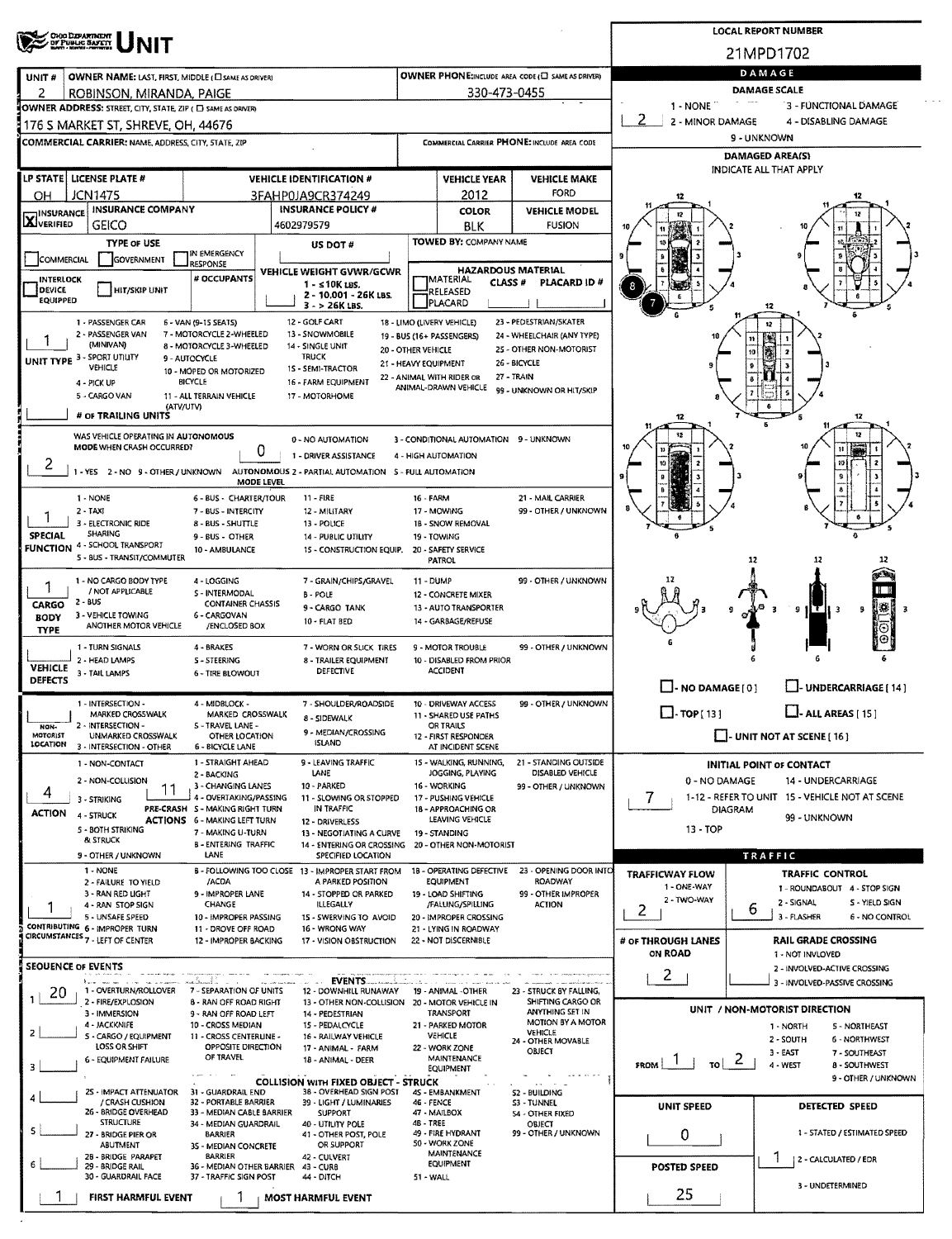|                                        | ' Ohio Department<br>, of Public Bayety                                                     |                                                             |                                                                                          |                                            |                                                 |                                                   |                                                                | <b>LOCAL REPORT NUMBER</b>                                |  |  |  |  |  |
|----------------------------------------|---------------------------------------------------------------------------------------------|-------------------------------------------------------------|------------------------------------------------------------------------------------------|--------------------------------------------|-------------------------------------------------|---------------------------------------------------|----------------------------------------------------------------|-----------------------------------------------------------|--|--|--|--|--|
|                                        |                                                                                             |                                                             |                                                                                          |                                            |                                                 |                                                   |                                                                | 21MPD1702                                                 |  |  |  |  |  |
| UNIT#                                  | OWNER NAME: LAST, FIRST, MIDDLE (CI SAME AS DRIVER)                                         |                                                             |                                                                                          |                                            |                                                 | OWNER PHONE:INCLUDE AREA CODE (L) SAME AS DRIVER) |                                                                | DAMAGE                                                    |  |  |  |  |  |
| 3                                      | GERHART. BETH. S                                                                            |                                                             |                                                                                          |                                            |                                                 |                                                   |                                                                | <b>DAMAGE SCALE</b>                                       |  |  |  |  |  |
|                                        | OWNER ADDRESS: STREET, CITY, STATE, ZIP ( C SAME AS DRIVER)                                 |                                                             |                                                                                          |                                            |                                                 |                                                   | 1 - NONE<br>2 - MINOR DAMAGE                                   | 3 - FUNCTIONAL DAMAGE<br>4 - DISABLING DAMAGE             |  |  |  |  |  |
|                                        | 2580 E HUTTON RD, WOOSTER, OH, 44691<br>COMMERCIAL CARRIER: NAME, ADDRESS, CITY, STATE, ZIP |                                                             |                                                                                          |                                            |                                                 | COMMERCIAL CARRIER PHONE: INCLUDE AREA CODE       |                                                                | 9 - UNKNOWN                                               |  |  |  |  |  |
|                                        |                                                                                             |                                                             |                                                                                          |                                            |                                                 |                                                   |                                                                | DAMAGED AREA(S)                                           |  |  |  |  |  |
|                                        | LP STATE   LICENSE PLATE #                                                                  |                                                             | <b>VEHICLE IDENTIFICATION #</b>                                                          |                                            | <b>VEHICLE YEAR</b>                             | <b>VEHICLE MAKE</b>                               |                                                                | INDICATE ALL THAT APPLY                                   |  |  |  |  |  |
| OН                                     | JGP3478                                                                                     |                                                             | KL4CJASB0HB179634                                                                        |                                            | 2017                                            | <b>BUICK</b>                                      |                                                                |                                                           |  |  |  |  |  |
| <b>TINSURANCE</b><br><b>AJVERIFIED</b> | <b>INSURANCE COMPANY</b>                                                                    |                                                             | <b>INSURANCE POLICY #</b>                                                                |                                            | <b>COLOR</b>                                    | <b>VEHICLE MODEL</b>                              |                                                                |                                                           |  |  |  |  |  |
|                                        | STATE FARM<br><b>TYPE OF USE</b>                                                            |                                                             | C85-0084-E02-35<br>US DOT #                                                              |                                            | RED<br><b>TOWED BY: COMPANY NAME</b>            | <b>ENCORE</b>                                     |                                                                |                                                           |  |  |  |  |  |
| COMMERCIAL                             | <b>GOVERNMENT</b>                                                                           | IN EMERGENCY<br>RESPONSE                                    |                                                                                          |                                            |                                                 |                                                   |                                                                |                                                           |  |  |  |  |  |
| INTERLOCK                              |                                                                                             | # OCCUPANTS                                                 | VEHICLE WEIGHT GVWR/GCWR<br>$1 - 510K$ LBS.                                              |                                            | IMATERIAL<br><b>CLASS #</b>                     | <b>HAZARDOUS MATERIAL</b><br>PLACARD ID#          | 8                                                              |                                                           |  |  |  |  |  |
| DEVICE<br><b>EQUIPPED</b>              | <b>HIT/SKIP UNIT</b>                                                                        |                                                             | 2 - 10.001 - 26K LBS.<br>$3 - 26K$ LBS.                                                  |                                            | RELEASED<br>PLACARD                             |                                                   |                                                                |                                                           |  |  |  |  |  |
|                                        | 1 - PASSENGER CAR                                                                           | 6 - VAN (9-15 SEATS)                                        | 12 GOLF CART                                                                             |                                            | 18 - LIMO (LIVERY VEHICLE)                      | 23 - PEDESTRIAN/SKATER                            |                                                                | 12<br>$t_{2}$                                             |  |  |  |  |  |
| 3                                      | 2 - PASSENGER VAN<br>(MINIVAN)                                                              | 7 - MOTORCYCLE 2-WHEELED<br><b>8 - MOTORCYCLE 3-WHEELED</b> | 13 - SNOWMOBILE<br>14 - SINGLE UNIT                                                      |                                            | 19 - BUS (16+ PASSENGERS)                       | 24 - WHEELCHAIR (ANY TYPE)                        |                                                                |                                                           |  |  |  |  |  |
|                                        | UNIT TYPE 3 - SPORT UTILITY                                                                 | 9 - AUTOCYCLE                                               | <b>TRUCK</b>                                                                             | 20 - OTHER VEHICLE<br>21 - HEAVY EQUIPMENT |                                                 | 25 - OTHER NON-MOTORIST<br>26 - BICYCLE           |                                                                |                                                           |  |  |  |  |  |
|                                        | <b>VEHICLE</b><br>4 - PICK UP                                                               | 10 - MOPED OR MOTORIZED<br><b>BICYCLE</b>                   | 1S - SEMI-TRACTOR<br>16 - FARM EQUIPMENT                                                 |                                            | 22 - ANIMAL WITH RIDER OR                       | 27 - TRAIN                                        |                                                                |                                                           |  |  |  |  |  |
|                                        | S - CARGO VAN<br>(ATV/UTV)                                                                  | 11 - ALL TERRAIN VEHICLE                                    | 17 - MOTORHOME                                                                           |                                            | ANIMAL-DRAWN VEHICLE                            | 99 - UNKNOWN OR HIT/SKIP                          |                                                                |                                                           |  |  |  |  |  |
|                                        | # OF TRAILING UNITS                                                                         |                                                             |                                                                                          |                                            |                                                 |                                                   | 12                                                             | 12                                                        |  |  |  |  |  |
|                                        | WAS VEHICLE OPERATING IN AUTONOMOUS<br>MODE WHEN CRASH OCCURRED?                            |                                                             | 0 - NO AUTOMATION                                                                        |                                            | 3 - CONDITIONAL AUTOMATION 9 - UNKNOWN          |                                                   |                                                                |                                                           |  |  |  |  |  |
| $\mathbf{z}$                           |                                                                                             |                                                             | 1 - DRIVER ASSISTANCE                                                                    |                                            | 4 - HIGH AUTOMATION                             |                                                   |                                                                |                                                           |  |  |  |  |  |
|                                        |                                                                                             | MODE LEVEL                                                  | 1 - YES 2 - NO 9 - OTHER / UNKNOWN AUTONOMOUS 2 - PARTIAL AUTOMATION 5 - FULL AUTOMATION |                                            |                                                 |                                                   |                                                                |                                                           |  |  |  |  |  |
|                                        | 1 - NONE                                                                                    | 6 - BUS - CHARTER/TOUR                                      | 11 - FIRE                                                                                | 16 - FARM                                  |                                                 | 21 - MAIL CARRIER                                 |                                                                |                                                           |  |  |  |  |  |
|                                        | 2 - TAXI<br>3 - ELECTRONIC RIDE                                                             | 7 - BUS - INTERCITY<br><b>B-BUS-SHUTTLE</b>                 | 12 - MILITARY<br>13 - POLICE                                                             |                                            | 17 - MOWING<br>18 - SNOW REMOVAL                | 99 - OTHER / UNKNOWN                              |                                                                |                                                           |  |  |  |  |  |
| <b>SPECIAL</b>                         | <b>SHARING</b><br><b>FUNCTION 4 - SCHOOL TRANSPORT</b>                                      | 9-BUS - OTHER                                               | 14 - PUBLIC UTILITY                                                                      |                                            | 19 - TOWING                                     |                                                   |                                                                | s                                                         |  |  |  |  |  |
|                                        | S - BUS - TRANSIT/COMMUTER                                                                  | 10 - AMBULANCE                                              | 15 - CONSTRUCTION EQUIP. 20 - SAFETY SERVICE                                             |                                            | <b>PATROL</b>                                   |                                                   |                                                                | 12                                                        |  |  |  |  |  |
| 1                                      | 1 - NO CARGO BODY TYPE                                                                      | 4 - LOGGING                                                 | 7 - GRAIN/CHIPS/GRAVEL                                                                   | <b>11 - DUMP</b>                           |                                                 | 99 - OTHER / UNKNOWN                              |                                                                |                                                           |  |  |  |  |  |
| CARGO                                  | / NOT APPLICABLE<br>$2 - 8US$                                                               | <b>S - INTERMODAL</b><br><b>CONTAINER CHASSIS</b>           | 8 - POLE<br>9 - CARGO TANK                                                               |                                            | 12 - CONCRETE MIXER<br>13 - AUTO TRANSPORTER    |                                                   |                                                                | ∦*<br>в<br>I€.                                            |  |  |  |  |  |
| BODY                                   | 3 - VEHICLE TOWING<br>ANOTHER MOTOR VEHICLE                                                 | 6 - CARGOVAN<br>/ENCLOSED BOX                               | 10 - FLAT BED                                                                            |                                            | 14 - GARBAGE/REFUSE                             |                                                   |                                                                | 9<br>9<br>з<br>$\overline{\odot}$                         |  |  |  |  |  |
| <b>TYPE</b>                            | 1 - TURN SIGNALS                                                                            | 4 - BRAKES                                                  | 7 - WORN OR SLICK TIRES                                                                  |                                            | 9 - MOTOR TROUBLE                               | 99 - OTHER / UNKNOWN                              |                                                                |                                                           |  |  |  |  |  |
| <b>VEHICLE</b>                         | 2 - HEAD LAMPS                                                                              | 5 - STEERING                                                | <b>8 - TRAILER EQUIPMENT</b>                                                             |                                            | 10 - DISABLED FROM PRIOR                        |                                                   |                                                                |                                                           |  |  |  |  |  |
| DEFECTS                                | 3 - TAIL LAMPS                                                                              | 6 - TIRE BLOWOUT                                            | DEFECTIVE                                                                                |                                            | <b>ACCIDENT</b>                                 |                                                   | $\Box$ - NO DAMAGE $[0]$                                       | - UNDERCARRIAGE [ 14 ]                                    |  |  |  |  |  |
|                                        | 1 - INTERSECTION -                                                                          | 4 - MIDBLOCK -                                              | 7 - SHOULDER/ROADSIDE                                                                    |                                            | 10 - DRIVEWAY ACCESS                            | 99 - OTHER / UNKNOWN                              |                                                                |                                                           |  |  |  |  |  |
| NON-                                   | <b>MARKED CROSSWALK</b><br>2 - INTERSECTION -                                               | MARKED CROSSWALK<br>5 - TRAVEL LANE -                       | 8 - SIDEWALK                                                                             |                                            | 11 - SHARED USE PATHS<br>OR TRAILS              |                                                   | $\Box$ TOP [ 13 ]                                              | $\Box$ - ALL AREAS [ 15 ]                                 |  |  |  |  |  |
| <b>MOTORIST</b><br><b>LOCATION</b>     | UNMARKED CROSSWALK<br>3 - INTERSECTION - OTHER                                              | OTHER LOCATION<br><b>6 - BICYCLE LANE</b>                   | 9 - MEDIAN/CROSSING<br><b>ISLAND</b>                                                     |                                            | 12 - FIRST RESPONDER<br>AT INCIDENT SCENE       |                                                   | $\Box$ - UNIT NOT AT SCENE [ 16 ]                              |                                                           |  |  |  |  |  |
|                                        | 1 - NON-CONTACT                                                                             | 1 - STRAIGHT AHEAD                                          | 9 - LEAVING TRAFFIC                                                                      |                                            | 15 - WALKING, RUNNING,                          | 21 - STANDING OUTSIDE                             |                                                                | INITIAL POINT OF CONTACT                                  |  |  |  |  |  |
|                                        | 2 - NON-COLLISION<br>11                                                                     | 2 - BACKING<br>3 - CHANGING LANES                           | LANE<br>10 - PARKED                                                                      |                                            | JOGGING, PLAYING<br>16 - WORKING                | DISABLED VEHICLE<br>99 - OTHER / UNKNOWN          | 0 - NO DAMAGE                                                  | 14 - UNDERCARRIAGE                                        |  |  |  |  |  |
| 4                                      | 3 - STRIKING                                                                                | 4 - OVERTAKING/PASSING<br>PRE-CRASH S - MAKING RIGHT TURN   | 11 - SLOWING OR STOPPED<br>IN TRAFFIC                                                    |                                            | 17 - PUSHING VEHICLE<br>18 - APPROACHING OR     |                                                   | 1-12 - REFER TO UNIT 15 - VEHICLE NOT AT SCENE<br>7<br>DIAGRAM |                                                           |  |  |  |  |  |
| <b>ACTION</b>                          | 4 - STRUCK<br>5 - BOTH STRIKING                                                             | <b>ACTIONS 6 - MAKING LEFT TURN</b>                         | 12 - DRIVERLESS                                                                          |                                            | LEAVING VEHICLE                                 |                                                   | 99 - UNKNOWN<br>13 - TOP                                       |                                                           |  |  |  |  |  |
|                                        | & STRUCK                                                                                    | 7 - MAKING U-TURN<br><b>8 - ENTERING TRAFFIC</b>            | 13 - NEGOTIATING A CURVE<br>14 - ENTERING OR CROSSING 20 - OTHER NON-MOTORIST            |                                            | 19 - STANDING                                   |                                                   |                                                                |                                                           |  |  |  |  |  |
|                                        | 9 - OTHER / UNKNOWN<br>1 NONE                                                               | LANE                                                        | SPECIFIED LOCATION<br>8 - FOLLOWING TOO CLOSE 13 - IMPROPER START FROM                   |                                            | 18 - OPERATING DEFECTIVE                        | 23 - OPENING DOOR INTO                            |                                                                | TRAFFIC                                                   |  |  |  |  |  |
|                                        | 2 - FAILURE TO YIELD                                                                        | /ACDA<br>9 - IMPROPER LANE                                  | A PARKED POSITION<br>14 - STOPPED OR PARKED                                              |                                            | <b>EQUIPMENT</b>                                | ROADWAY                                           | <b>TRAFFICWAY FLOW</b><br>1 - ONE-WAY                          | <b>TRAFFIC CONTROL</b><br>1 - ROUNDABOUT 4 - STOP SIGN    |  |  |  |  |  |
|                                        | 3 - RAN RED LIGHT<br>4 - RAN STOP SIGN                                                      | CHANGE                                                      | ILLEGALLY                                                                                |                                            | 19 - LOAD SHIFTING<br>/FALUNG/SPILLING          | 99 - OTHER IMPROPER<br><b>ACTION</b>              | 2 - TWO-WAY<br>$\overline{2}$                                  | 2 - SIGNAL<br>S - YIELD SIGN<br>6                         |  |  |  |  |  |
|                                        | S - UNSAFE SPEED<br>CONTRIBUTING 6 - IMPROPER TURN                                          | 10 - IMPROPER PASSING<br>11 - DROVE OFF ROAD                | 15 - SWERVING TO AVOID<br>16 - WRONG WAY                                                 |                                            | 20 - IMPROPER CROSSING<br>21 - LYING IN ROADWAY |                                                   |                                                                | 3 - FLASHER<br>6 - NO CONTROL                             |  |  |  |  |  |
|                                        | CIRCUMSTANCES 7 - LEFT OF CENTER                                                            | 12 - IMPROPER BACKING                                       | 17 - VISION OBSTRUCTION                                                                  |                                            | 22 - NOT DISCERNIBLE                            |                                                   | # OF THROUGH LANES<br><b>ON ROAD</b>                           | <b>RAIL GRADE CROSSING</b><br>1 - NOT INVLOVED            |  |  |  |  |  |
|                                        | <b>SEQUENCE OF EVENTS</b>                                                                   |                                                             |                                                                                          |                                            |                                                 |                                                   | 2                                                              | 2 - INVOLVED-ACTIVE CROSSING                              |  |  |  |  |  |
| 20                                     | 1 - OVERTURN/ROLLOVER                                                                       | 7 - SEPARATION OF UNITS                                     | <b>LEVENTS</b><br>12 - DOWNHILL RUNAWAY                                                  |                                            | 19 - ANIMAL -OTHER                              | 23 - STRUCK BY FALLING,                           |                                                                | 3 - INVOLVED-PASSIVE CROSSING                             |  |  |  |  |  |
|                                        | 2 - FIRE/EXPLOSION<br>3 - IMMERSION                                                         | 8 - RAN OFF ROAD RIGHT<br>9 - RAN OFF ROAD LEFT             | 13 - OTHER NON-COLLISION 20 - MOTOR VEHICLE IN<br>14 - PEDESTRIAN                        |                                            | <b>TRANSPORT</b>                                | SHIFTING CARGO OR<br>ANYTHING SET IN              |                                                                | UNIT / NON-MOTORIST DIRECTION                             |  |  |  |  |  |
| 2                                      | 4 - JACKKNIFE                                                                               | 10 - CROSS MEDIAN                                           | 15 - PEDALCYCLE                                                                          |                                            | 21 - PARKED MOTOR                               | <b>MOTION BY A MOTOR</b><br>VEHICLE               |                                                                | 1 - NORTH<br>5 - NORTHEAST                                |  |  |  |  |  |
|                                        | 5 - CARGO / EQUIPMENT<br>LOSS OR SHIFT                                                      | 11 - CROSS CENTERLINE -<br>OPPOSITE DIRECTION               | 16 - RAILWAY VEHICLE<br>17 - ANIMAL - FARM                                               |                                            | <b>VEHICLE</b><br>22 - WORK ZONE                | 24 - OTHER MOVABLE<br><b>OBJECT</b>               |                                                                | 2 - SOUTH<br>6 - NORTHWEST<br>$3 - EAST$<br>7 - SOUTHEAST |  |  |  |  |  |
| 3                                      | 6 - EQUIPMENT FAILURE                                                                       | OF TRAVEL                                                   | 18 - ANIMAL - DEER                                                                       |                                            | <b>MAINTENANCE</b><br><b>EQUIPMENT</b>          |                                                   | <b>FROM</b>                                                    | $\mathcal{L}$<br>4 - WEST<br><b>B-SOUTHWEST</b>           |  |  |  |  |  |
|                                        | 25 - IMPACT ATTENUATOR 31 - GUARDRAIL END                                                   |                                                             | <b>COLLISION WITH FIXED OBJECT - STRUCK</b><br>38 - OVERHEAD SIGN POST                   |                                            | 45 - EMBANKMENT                                 | $\sim$ $\sim$<br>52 - BUILDING                    |                                                                | 9 - OTHER / UNKNOWN                                       |  |  |  |  |  |
|                                        | / CRASH CUSHION<br>26 - BRIDGE OVERHEAD                                                     | 32 - PORTABLE BARRIER<br>33 - MEDIAN CABLE BARRIER          | 39 - LIGHT / LUMINARIES<br><b>SUPPORT</b>                                                | 46 - FENCE                                 | 47 - MAILBOX                                    | S3 - TUNNEL<br>54 - OTHER FIXED                   | UNIT SPEED                                                     | DETECTED SPEED                                            |  |  |  |  |  |
| 5                                      | <b>STRUCTURE</b>                                                                            | 34 - MEDIAN GUARDRAIL                                       | 40 - UTILITY POLE                                                                        | 48 - TREE                                  | 49 - FIRE HYDRANT                               | <b>OBJECT</b><br>99 - OTHER / UNKNOWN             |                                                                | 1 - STATED / ESTIMATED SPEED                              |  |  |  |  |  |
|                                        | 27 - BRIDGE PIER OR<br>ABUTMENT                                                             | <b>BARRIER</b><br>35 - MEDIAN CONCRETE                      | 41 - OTHER POST, POLE<br>OR SUPPORT                                                      |                                            | 50 - WORK ZONE                                  |                                                   | 0                                                              | يتوا                                                      |  |  |  |  |  |
| 6                                      | 28 - BRIDGE PARAPET<br>29 - BRIDGE RAIL                                                     | <b>BARRIER</b><br>36 - MEDIAN OTHER BARRIER                 | 42 - CULVERT<br>43 - CURB                                                                |                                            | MAINTENANCE<br>EQUIPMENT                        |                                                   | <b>POSTED SPEED</b>                                            | ı<br>  2 - CALCULATED / EDR                               |  |  |  |  |  |
|                                        | 30 - GUARDRAIL FACE                                                                         | 37 - TRAFFIC SIGN POST                                      | 44 - DITCH                                                                               | S1 - WALL                                  |                                                 |                                                   |                                                                | 3 - UNDETERMINED                                          |  |  |  |  |  |
|                                        | FIRST HARMFUL EVENT                                                                         |                                                             | <b>MOST HARMFUL EVENT</b>                                                                |                                            |                                                 |                                                   | 25                                                             |                                                           |  |  |  |  |  |